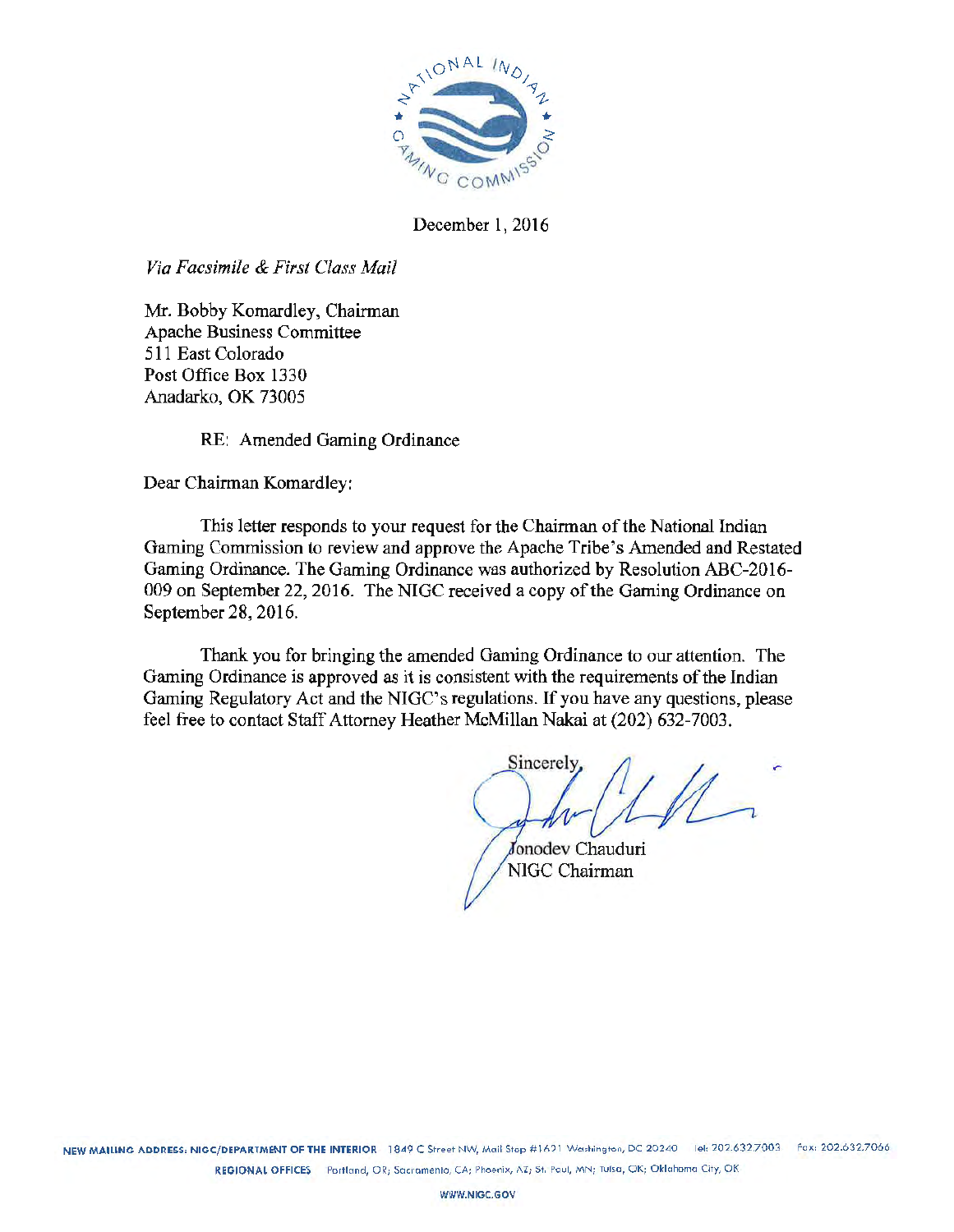**APACHE BUSINESS COMMITTEE** Bobby Komardley - Chairman Ronnee Elizarraras - Vice-Chairperson Cheryl Wetselline- Secretary/Treasurer Telephone: 405-247-9493

**APACHE BUSINESS COMMITTEE** Donald Komardlcy Committee Member Justus Perry-Committee Member Lottie Jay -Tribal Administrator Fax: 405- 247-2763



511 East Colorado Post Office Box 1330 ANADARKO, OKLAHOMA 73005

# **RESOLUTION BY THE APACHE TRIBE OF OKLAHOMA APPROVING, RATIFYING AND ADOPTING THE AMENDED AND RESTATED GAMING ORDINANCE OF THE APACHE TRIBE OF OKLAHOMA PURSUANT TO THE**  INDIAN **GAMING REGULATORY ACT AND REVOKING ALL PREVIOUS GAMING ORDINANCES**

#### **RESOLUTION No. ABC-2016-009**

- **WHEREAS,** the Apache Tribe of Oklahoma (the "Tribe") is a sovereign, self-governing Indian tribe formally recognized by the United States Goverrunent;
- **WHEREAS,** Article III of the Tribe's Constitution provides that the supreme governing body of the Tribe shall be the Tribal Council, which consists of all members of the Tribe who are eighteen (18) years of age and older;
- **WHEREAS,** Article IV of the Tribe's Constitution provides that the officers of the Tribe shall be the Chairman, Vice-Chairman and Secretary-Treasure;
- **WHEREAS,** Article V of the Tribe's Constitution provides that the Apache Business Committee ("Business Committee") shall have such powers as may be delegated to it by appropriate resolutions of the Tribal Council and within such delegated authority, may transact business and otherwise speak or act on behalf of the Tribe in all matters on which the Tribe is empowered to act; and
- **WHEREAS,** In Resolutions 73-l and 78-7, the Tribal Council delegated its authority to transact all tribal business to the Business Committee and, as such, the Business Committee is empowered to approve, adopt and enact the Amended and Restated Gaming Ordinance of the Apache Tribe of Oklahoma, attached hereto.

**NOW THEREFORE BE IT RESOLVED,** that the Business Committee has reviewed the terms and provisions of the existing gaming ordinance and in the exercise of its sound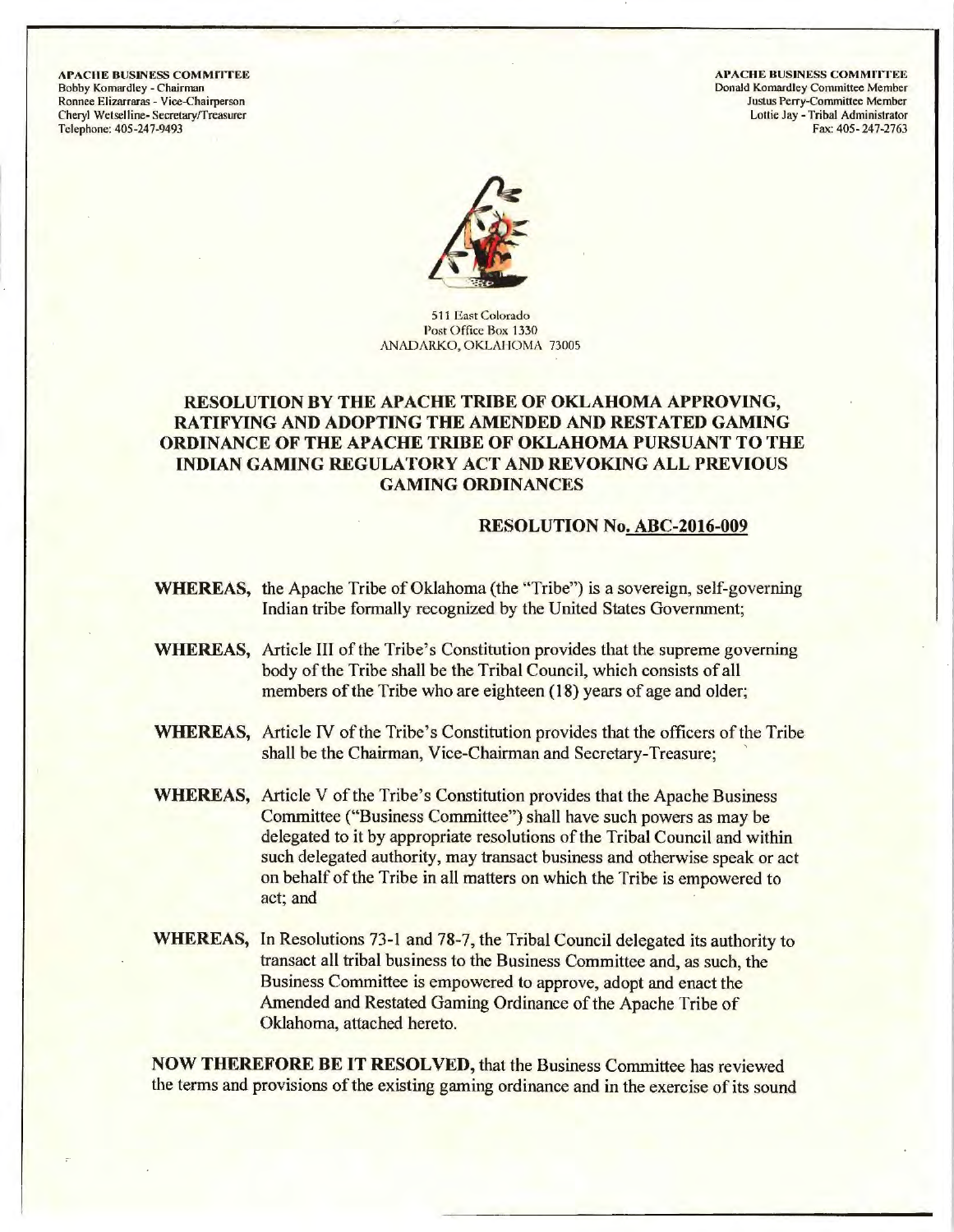business judgement has determined that the terms and provisions do not meet the current needs of the Tribe;

**BE IT FURTHER RESOLVED,** that the Business Committee intends to enact the Amended and Restated Gaming Ordinance of the Apache Tribe of Oklahoma to promote tribal economic development, self-sufficiency and sovereignty; to shield the operation of gaming from organized crime and other corrupting influences; to ensure the gaming is conducted fairly and honestly by both the operator and players; to improve the economic condition of the Tribe to better serve the social, economic, educational and health needs of the Tribe's members;

**BE IT FURTHER RESOLVED,** that the Business Committee hereby revokes all past gaming ordinances and approves, adopts and enacts the Amended and Restated Gaming Ordinance of the Apache Tribe of Oklahoma, attached hereto;

**BE IT FURTHER RESOLVED,** that the Business Committee shall submit the Amended and Restated Gaming Ordinance of the Apache Tribe of Oklahoma to the National Indian Gaming Commission (''NIGC") for its approval, consistent with the Indian Gaming Regulatory Act; and

**BE IT FINALLY RESOLVED, that the Business Committee may take all necessary** actions in furtherance ofNIGC approval and implementation of the Amended and Restated Gaming Ordinance of the Apache Tribe of Oklahoma.

#### **CERTIFICATION**

The foregoing resolution was duly adopted at a Meeting of the Apache Business Committee held on the22- day of September, 2016, at the Apache Tribal Complex in Anadarko, Ok., by a majority vote of  $\leq$  For,  $\odot$  Against,  $\odot$  Abstained with a quorum being present.

**ATTEST:** 

Vice-Shairperson

1 Kegund Chairman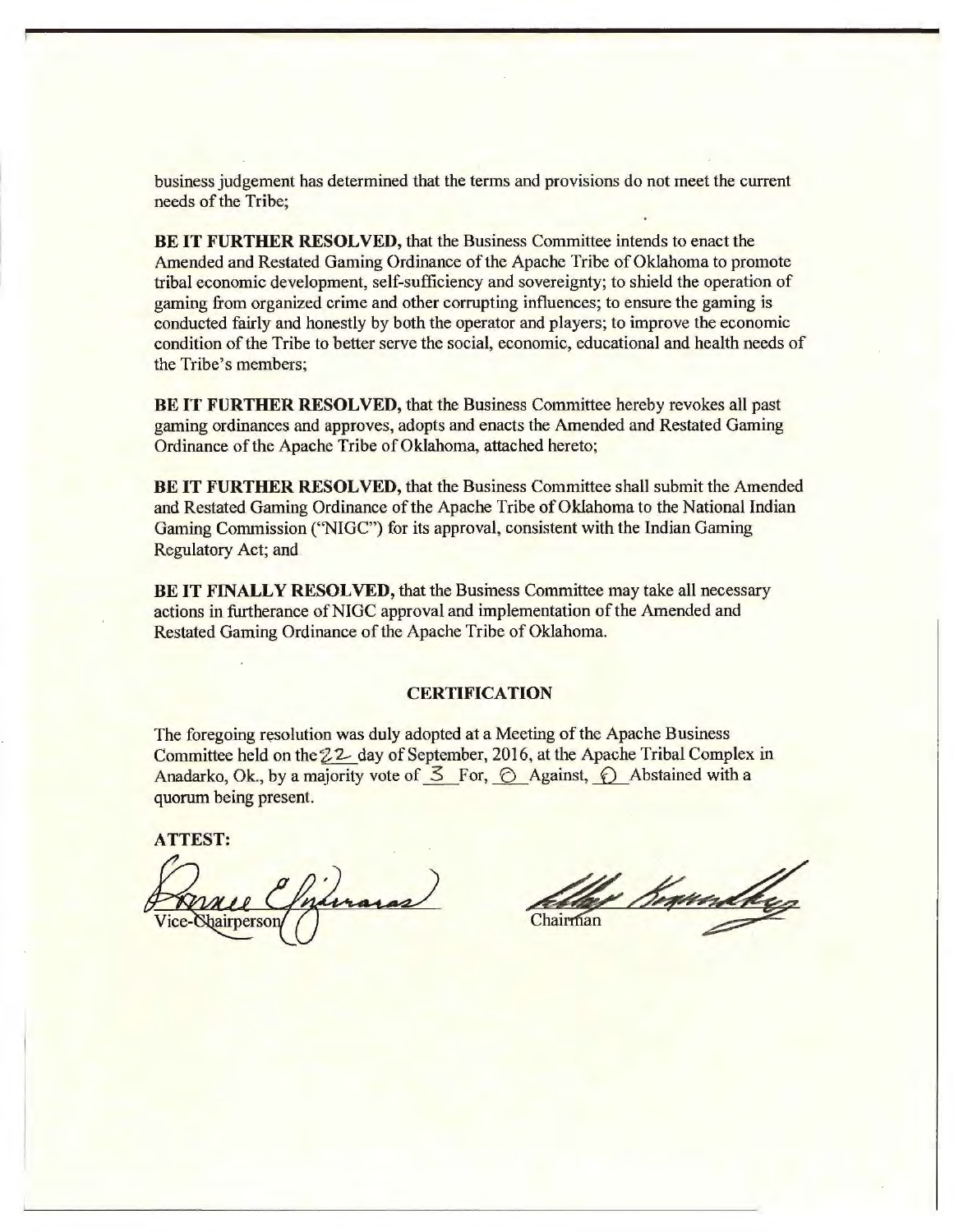# **APACHE TRIBE OF OKLAHOMA AMENDED AND RESTATED GAMING ORDINANCE**

# **Table of Contents**

| Section 1.  |    | Purpose                                                  | 1            |
|-------------|----|----------------------------------------------------------|--------------|
| Section 2.  |    | Applicability                                            | $\mathbf{1}$ |
| Section 3.  |    | Definitions                                              | $\mathbf{1}$ |
| Section 4.  |    | <b>Gaming Authorized</b>                                 | 5            |
| Section 5.  |    | Ownership of Gaming                                      | 5            |
| Section 6.  |    | Use of Net Gaming Revenues                               | 5            |
| Section     | 7. | Per Capita Payments                                      | 6            |
| Section     | 8. | <b>Gaming Commission</b>                                 | 6            |
| Section 9.  |    | Audits                                                   | 11           |
| Section 10. |    | Environment and Public Health and Safety                 | 11           |
| Section 11. |    | Patron Dispute Resolution                                | 11           |
| Section 12. |    | <b>Facility Licenses</b>                                 | 12           |
| Section 13. |    | <b>Agent for Service of Process</b>                      | 13           |
| Section 14. |    | <b>Tribal Access to Financial Information</b>            | 13           |
| Section 15. |    | License Application Forms                                | 13           |
| Section 16. |    | <b>License Fees</b>                                      | 14           |
| Section 17. |    | Fingerprints                                             | 14           |
| Section 18. |    | <b>Background Investigations</b>                         | 14           |
| Section 19. |    | Procedures for Conducting Background Investigations      | 16           |
| Section 20. |    | <b>Investigative Reports</b>                             | 17           |
| Section 21. |    | <b>Eligibility Determinations</b>                        | 17           |
| Section 22. |    | Notice of Results of Background Investigations           | 18           |
| Section 23. |    | <b>Granting Gaming Licenses</b>                          | 19           |
| Section 24. |    | Denying Gaming Licenses                                  | 20           |
| Section 25  |    | Gaming License Suspensions and Revocations               | 20           |
| Section 26. |    | <b>Records Retention</b>                                 | 21           |
| Section 27. |    | Licenses for Vendors                                     | 21           |
| Section 28. |    | Submission of a Vendor License Application               | 22           |
| Section 29. |    | Contents of the Vendor License Application               | 22           |
| Section 30. |    | Vendor Background Investigations                         | 23           |
| Section 31. |    | Vendor License Fees                                      | 24           |
| Section 32. |    | Vendor Background Investigation Reports                  | 24           |
| Section 33. |    | Exemption for Vendors Licensed by Recognized Regulatory  |              |
|             |    | Authorities                                              | 24           |
| Section 34. |    | Compliance with Federal Law and the Tribal-State Compact | 24           |
| Section 35. |    | Repeal                                                   | 24           |
| Section 36. |    | <b>Effective Date</b>                                    | 24           |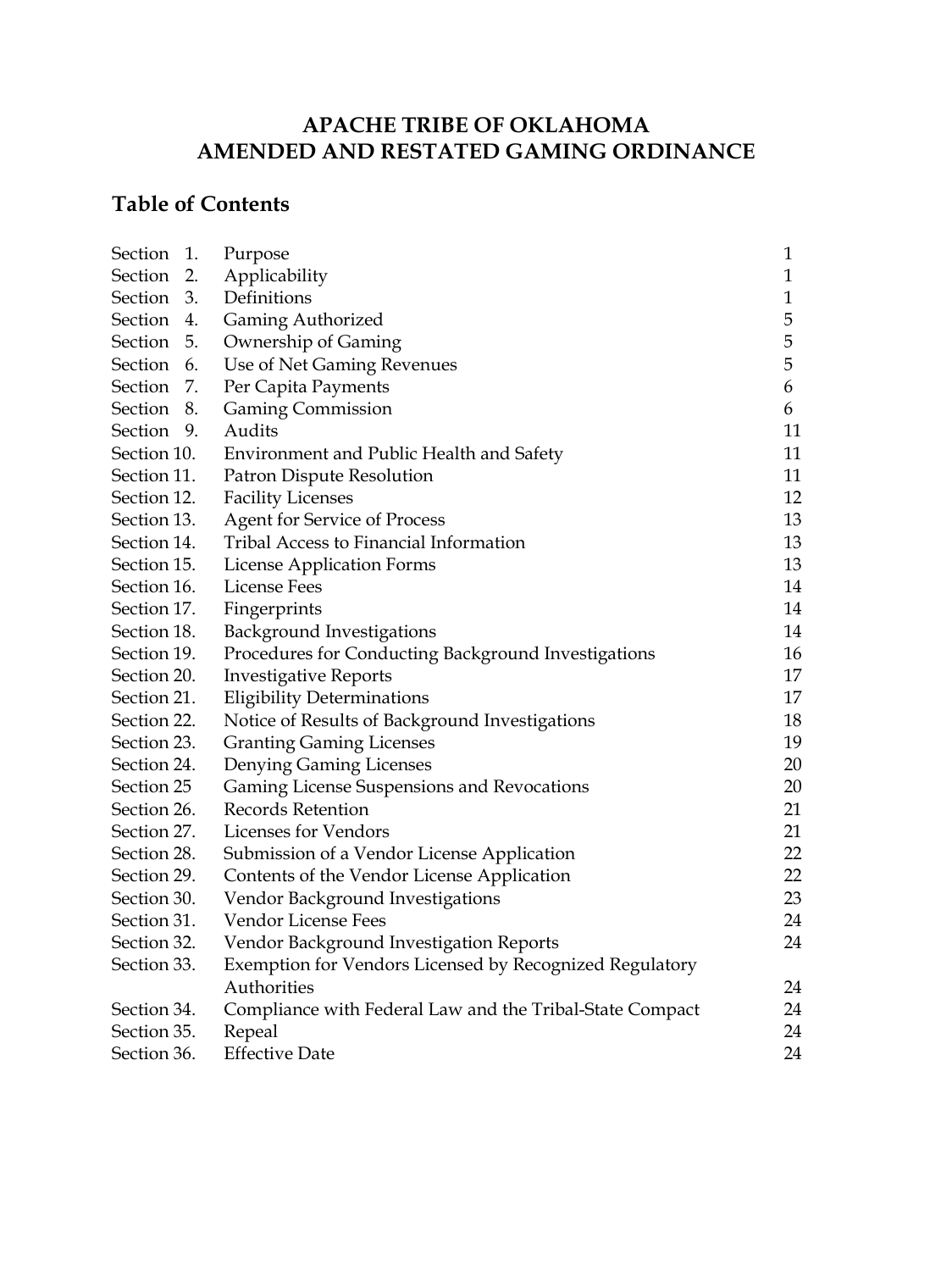#### **Section 1. Purpose**

The Apache Business Committee ("Business Committee") of the Apache Tribe of Oklahoma ("Tribe"), empowered by the Tribe's Constitution and Tribal Resolutions 73-1 and 78-7 to enact ordinances, hereby enacts this ordinance to promote tribal economic development, self-sufficiency and sovereignty; to shield the operation of gaming from organized crime and other corrupting influences; and to ensure that gaming is conducted fairly and honestly by both the operator and players.

*[25 U.S.C. § 2702(1)-(3)]* 

# **Section 2. Applicability**

Unless specifically indicated otherwise, all provisions of this ordinance shall apply to class II and class III gaming on the Tribe's Indian lands.

#### **Section 3. Definitions**

The following terms shall have the same meaning and effect as those same terms are defined in the Indian Gaming Regulatory Act ("IGRA"), 25 U.S.C. §§ 2701 *et seq.*, and the National Indian Gaming Commission ("NIGC") regulations, 25 C.F.R. §§ 500 *et seq.*, if they are defined in IGRA and the NIGC's regulations.

- A. **Class I gaming. "**Class I gaming" means:
	- 1. Social games played solely for prizes of minimal value; or
	- 2. Traditional forms of Indian gaming when played by individuals in connection with tribal ceremonies or celebrations.

*[25 U.S.C. § 2703(6); 25 C.F.R. § 502.2]*

#### B. **Class II gaming.**

- 1. Bingo or lotto (whether or not electronic, computer or other technologic aids are used) when players:
	- a. Play for prizes with cards bearing numbers or other designations;
	- b. Cover numbers or designations when objects, similarly numbered or designated, are drawn or electronically determined; and
	- c. Win the game by being the first person to cover a designated pattern on such cards;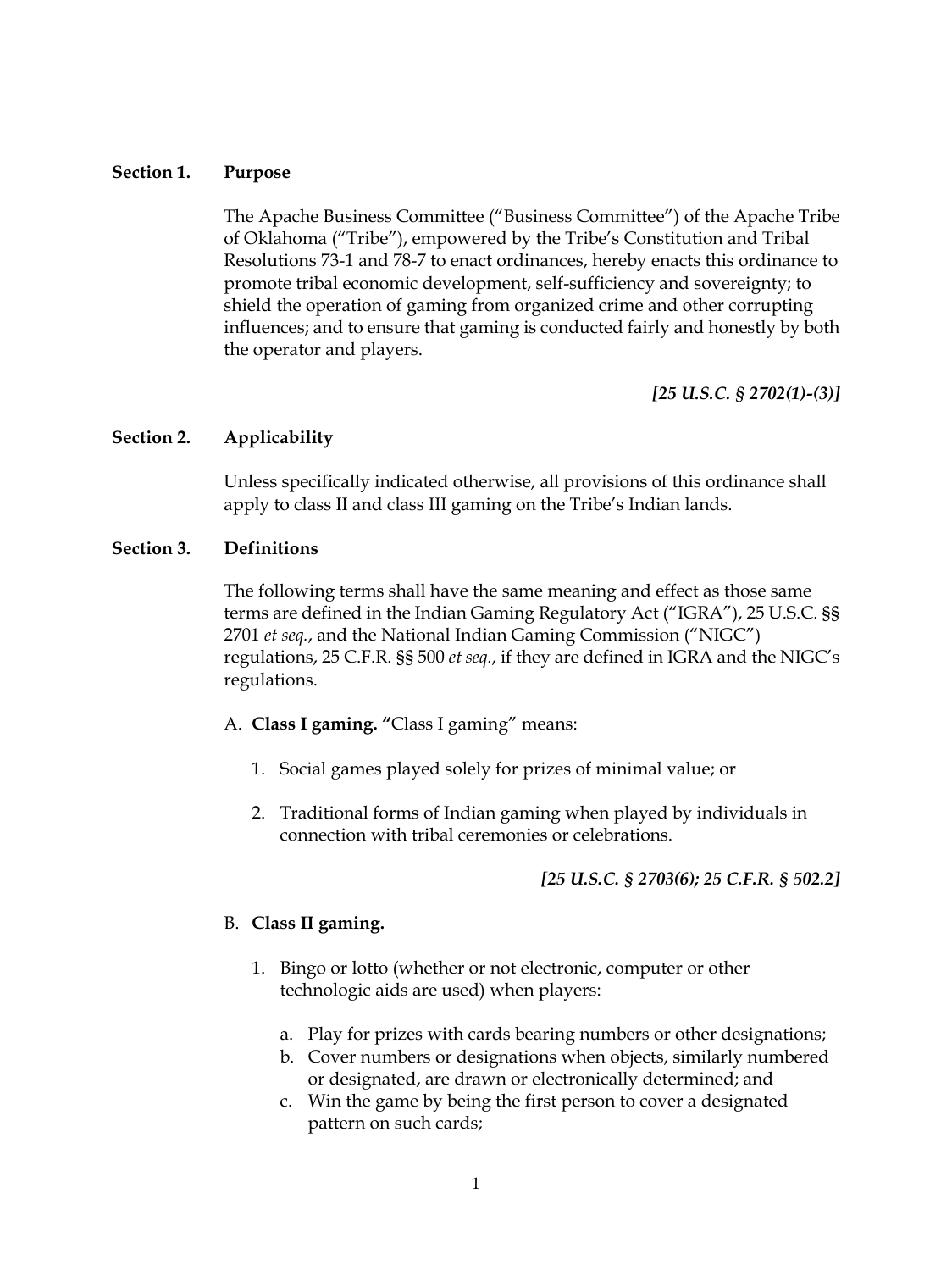- 2. Pull-tabs, punch boards, tip jars, instant bingo and other games similar to bingo, if played in the same location as bingo or lotto;
- 3. Non-banking card games that:
	- a. State law explicitly authorizes, or does not explicitly prohibit, and are played legally anywhere in the state; and
	- b. Players play in conformity with state laws and regulations concerning hours, periods of operation, and limitations on wagers and pot sizes;
- 4. Card games played in the states of Michigan, North Dakota, South Dakota or Washington, if:
	- a. A tribe actually operates the same card games as played on or before May 1, 1988, as determined by the NIGC Chair; and
	- b. The pot and wager limits remain the same as on or before May 1, 1988, as determined by the NIGC Chair;
- 5. Individually owned class II gaming operations
	- a. That were operating on September 1, 1986;
	- b. That meet the requirements of  $25 \text{ }\frac{\text{S}}{\text{S}}$  U.S.C.  $2710(b)(4)(B);$
	- c. Where the nature and scope of the game remains as it was on October 17, 1988; and
	- d. Where the ownership interest or interests are the same as on October 17, 1988.

# *[25 U.S.C. § 2703(7); 25 C.F.R. § 502.3]*

- C. **Class III gaming.** All forms of gaming that are not class I or class II gaming, including, but not limited to:
	- 1. Any house banking game, including but not limited to
		- a. Card games such as baccarat, chemin de fer, blackjack (21), and pai gow (if played as house-banking games); and
		- b. Casino games such as roulette, craps, and keno;
	- 2. Any slot machines, as defined in 15 U.S.C. § 1171(a)(1), and electronic or electromechanical facsimiles of any game of chance;
	- 3. Any sports betting and parimutuel wagering, including, but not limited to, wagering on horse racing, dog racing or jai alai; or
	- 4. Lotteries.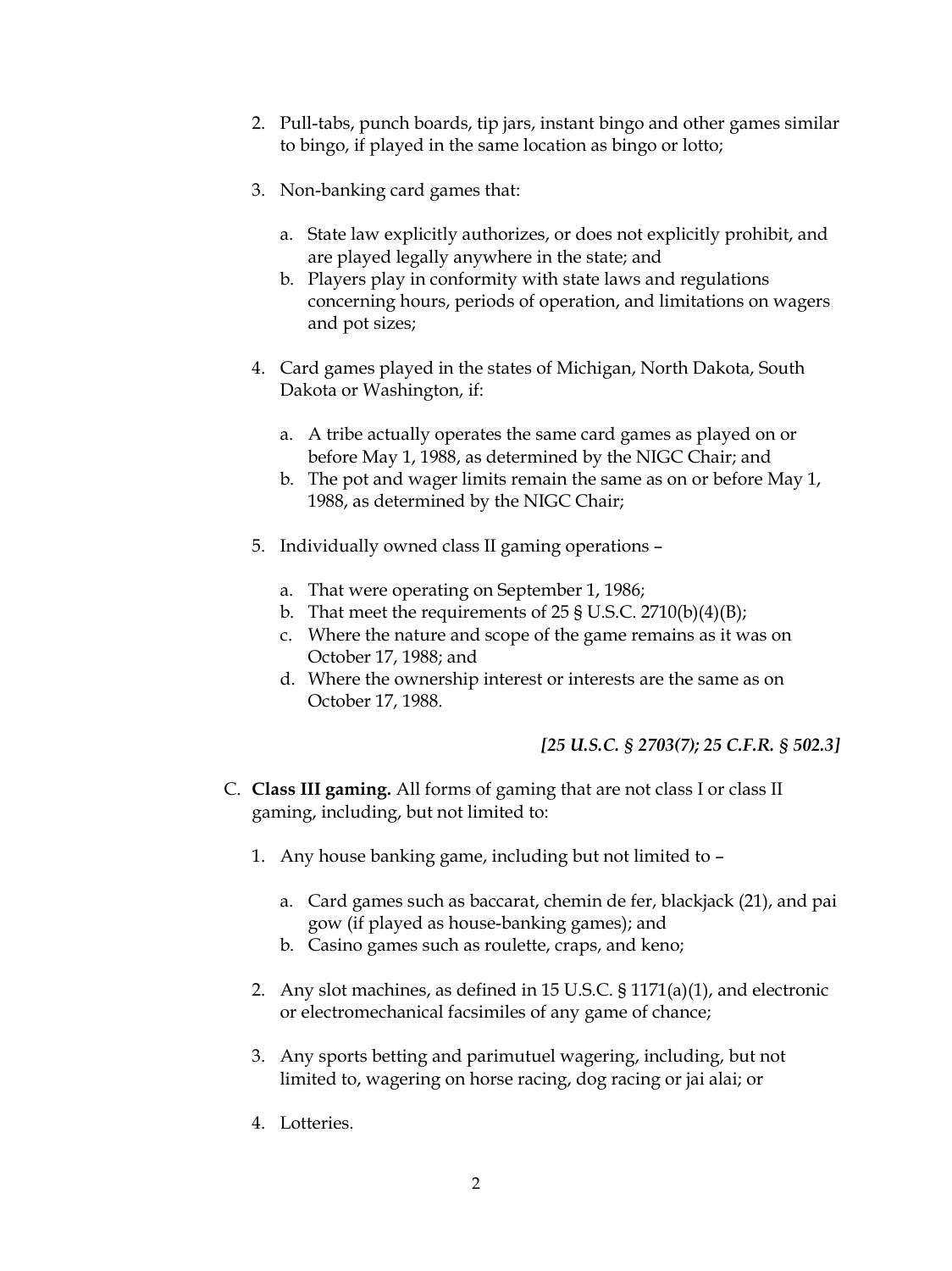- D. **Commission.** The Tribal Gaming Commission established to perform regulatory oversight and to monitor compliance with tribal, federal, and applicable state regulations.
- E. **Commissioner.** A Tribal Gaming Commissioner.
- F. **Facility License.** A separate license issued by the Tribe to each place, facility or location on Indian lands where the Tribe elects to allow class II or III gaming.

*[25 C.F.R. § 502.23]* 

G. **Gaming Operation.** Each economic entity that is licensed by the Tribe, operates the games, receives the revenues, issues the prizes, and pays the expenses. A Gaming Operation may be operated by the Tribe directly; by a management contractor; or, under certain conditions, by another person or entity.

*[25 C.F.R. § 502.10]* 

#### H. **Indian lands.**

- 1. Land within the limits of an Indian reservation; or
- 2. Land over which an Indian tribe exercises governmental power and that is either:
	- a. Held in trust by the United States for the benefit of any Indian tribe or individual; or
	- b. Held by an Indian tribe or individual subject to restriction by the United States against alienation.

#### *[25 U.S.C. § 2703(4); 25 C.F.R. § 502.12; see also 25 U.S.C. § 2719; 25 C.F.R. part 292]*

#### I. **Key Employee.**

- 1. A person who performs one or more of the following functions:
	- a. Bingo caller;
	- b. Counting room supervisor;
	- c. Chief of security;
	- d. Custodian of gaming supplies or cash;
	- e. Floor manager;
	- f. Pit boss;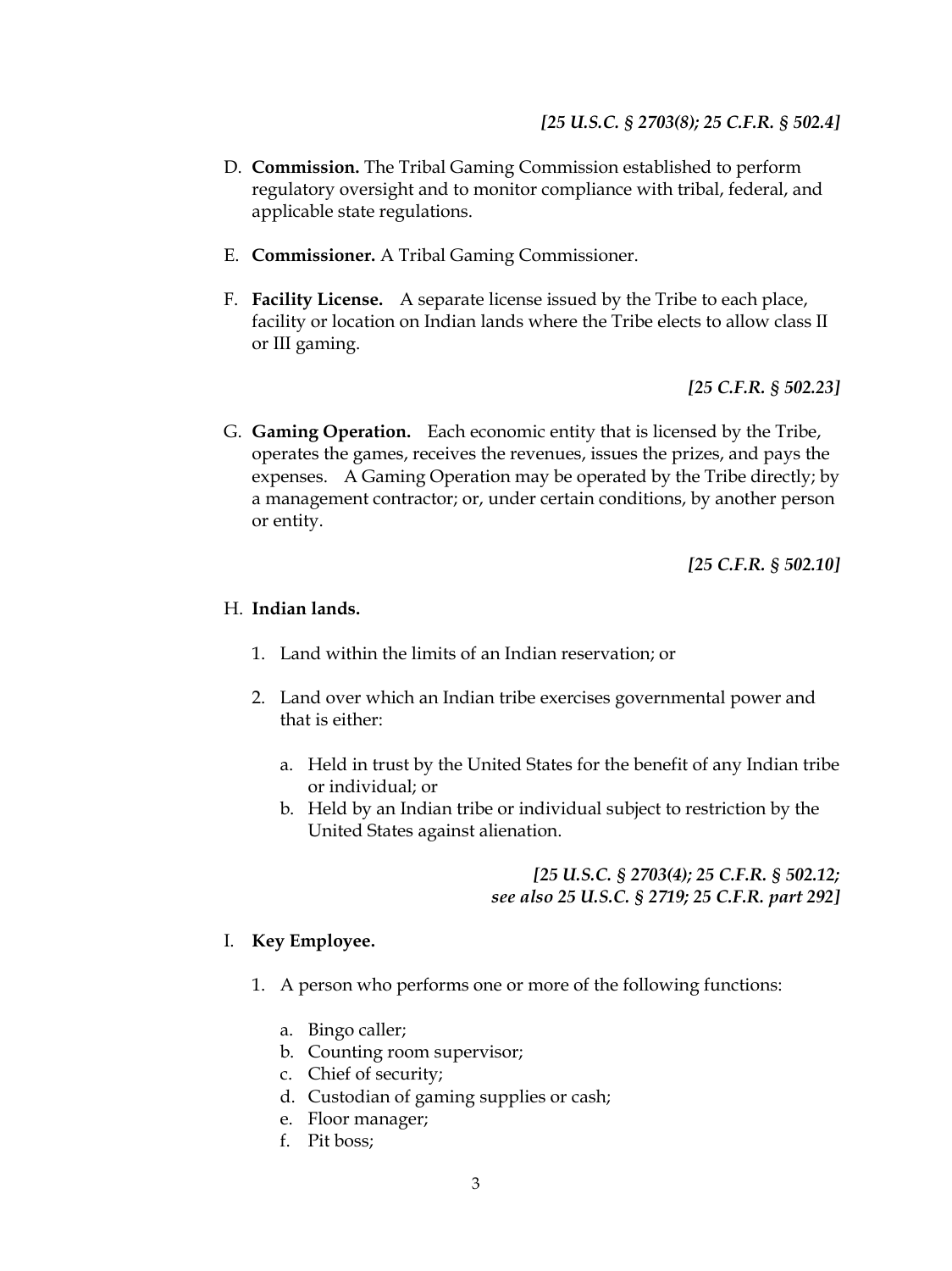- g. Dealer;
- h. Croupier;
- i. Approver of credit; or
- j. Custodian of gambling devices, including persons with access to cash and accounting records within such devices;
- 2. If not otherwise included, any other person whose total cash compensation is in excess of \$50,000 per year;
- 3. If not otherwise included, the four most highly compensated persons in the Gaming Operation; or
- 4. Any other person designated by the tribe as a Key Employee.

*[25 C.F.R. § 502.14)]* 

- J. **Licensee.** A tribally owned class II or class III Gaming Operation or a person licensed by the Tribal Gaming Commission as a Primary Management Official, Key Employee or other gaming employee under the provisions of this ordinance.
- K. **Management Contract.** Any contract, subcontract or collateral agreement between an Indian tribe and a contractor or between a contractor and a subcontractor if such contract or agreement provides for the management of all or part of a Gaming Operation.

*[25 C.F.R. § 502.15]* 

- L. **Net Revenues.** Gross gaming revenues of an Indian Gaming Operation less:
	- 1. Amounts paid out as, or paid for, prizes; and
	- 2. Total gaming-related operating expenses, including all those expenses of the Gaming Operation commonly known as operating expenses and non-operating expenses consistent with professional accounting pronouncements, excluding management fees.

*[25 U.S.C. § 2703(9); 25 C.F.R. § 502.16]* 

# M. **Primary Management Official.**

- 1. The person(s) having management responsibility for a management contract.
- 2. Any person who has authority: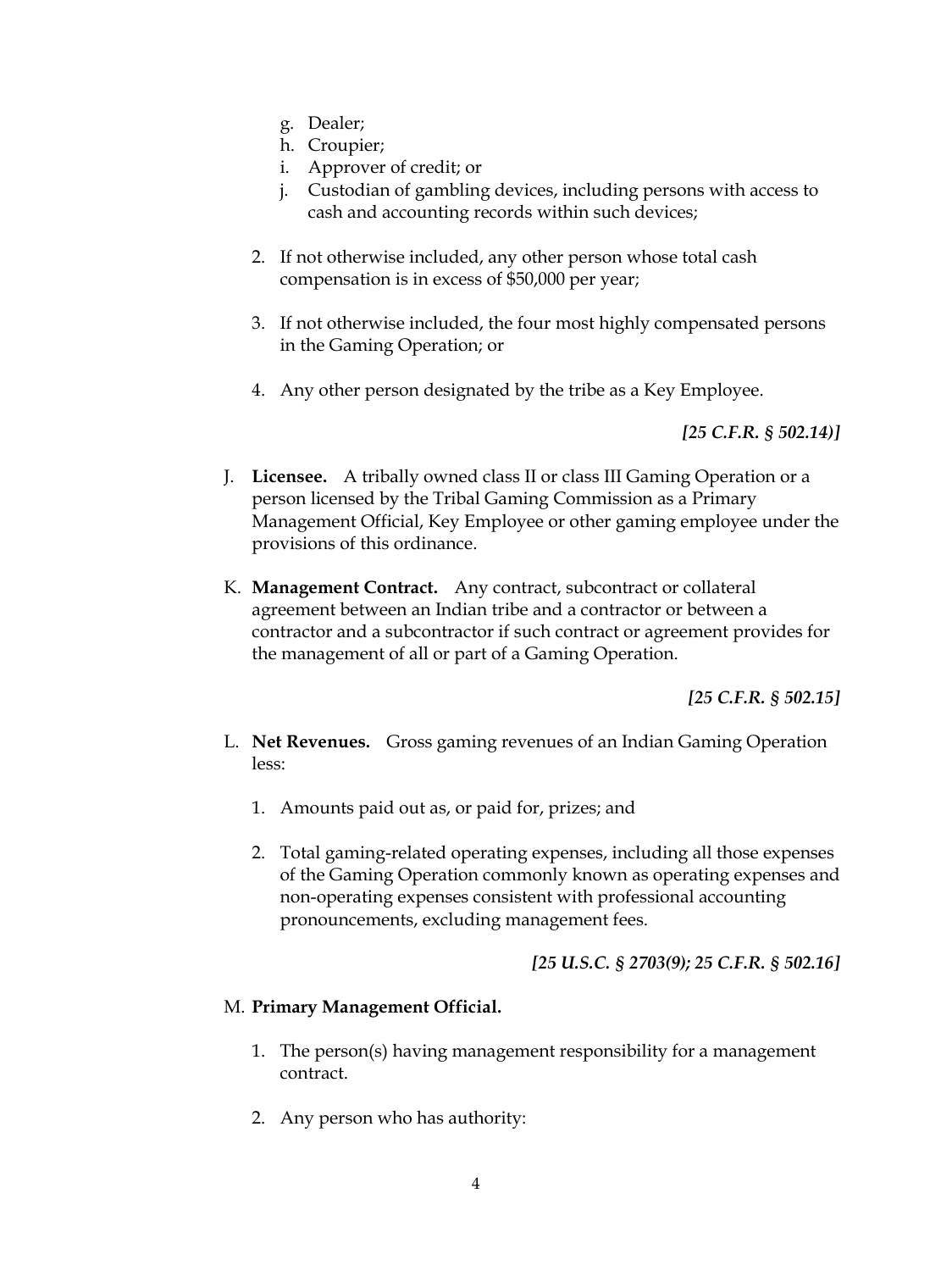- a. To hire and fire employees; or
- b. To set up working policy for the Gaming Operation; or
- c. The chief financial officer or other person who has financial management responsibility.
- 3. Any other person designated by the Tribe as a Primary Management Official.

*[25 C.F.R. § 502.19]* 

N. **Tribal-State Compact.** "Tribal-State Compact" means an agreement between a tribe and state about class III gaming under 25 U.S.C. § 2710(d).

*[25 U.S.C. § 2710(d); 25 C.F.R. § 502.21]*

O. **Tribe.** "Tribe" means the Apache Tribe of Oklahoma.

#### **Section 4. Gaming Authorized**

Class II and class III gaming are authorized to be conducted on the Tribe's Indian lands, if such gaming is conducted in accordance with this ordinance, the Indian Gaming Regulatory Act, the NIGC's regulations, and any other applicable laws or regulations.

#### **Section 5. Ownership of Gaming**

A. The Tribe shall have the sole proprietary interest in and responsibility for the conduct of any Gaming Operation authorized by this ordinance, unless the Tribe elects to allow individually owned gaming.

*[25 U.S.C. § 2710(b)(2)(A); 25 C.F.R. §§ 522.4(b)(1), 522.6(c)]*

B. The Tribe may authorize individually owned gaming in accordance with IGRA and the NIGC's regulations.

*[25 U.S.C. § 2710(b)(4); 25 C.F.R. §§ 522.4(b)(1), 522.6(c), 522.10]* 

#### **Section 6. Use of Net Gaming Revenues**

- A. Net revenues from Tribal gaming shall be used only for the following purposes:
	- 1. To fund Tribal government operations or programs;
	- 2. To provide for the general welfare of the Tribe and its members;
	- 3. To promote Tribal economic development;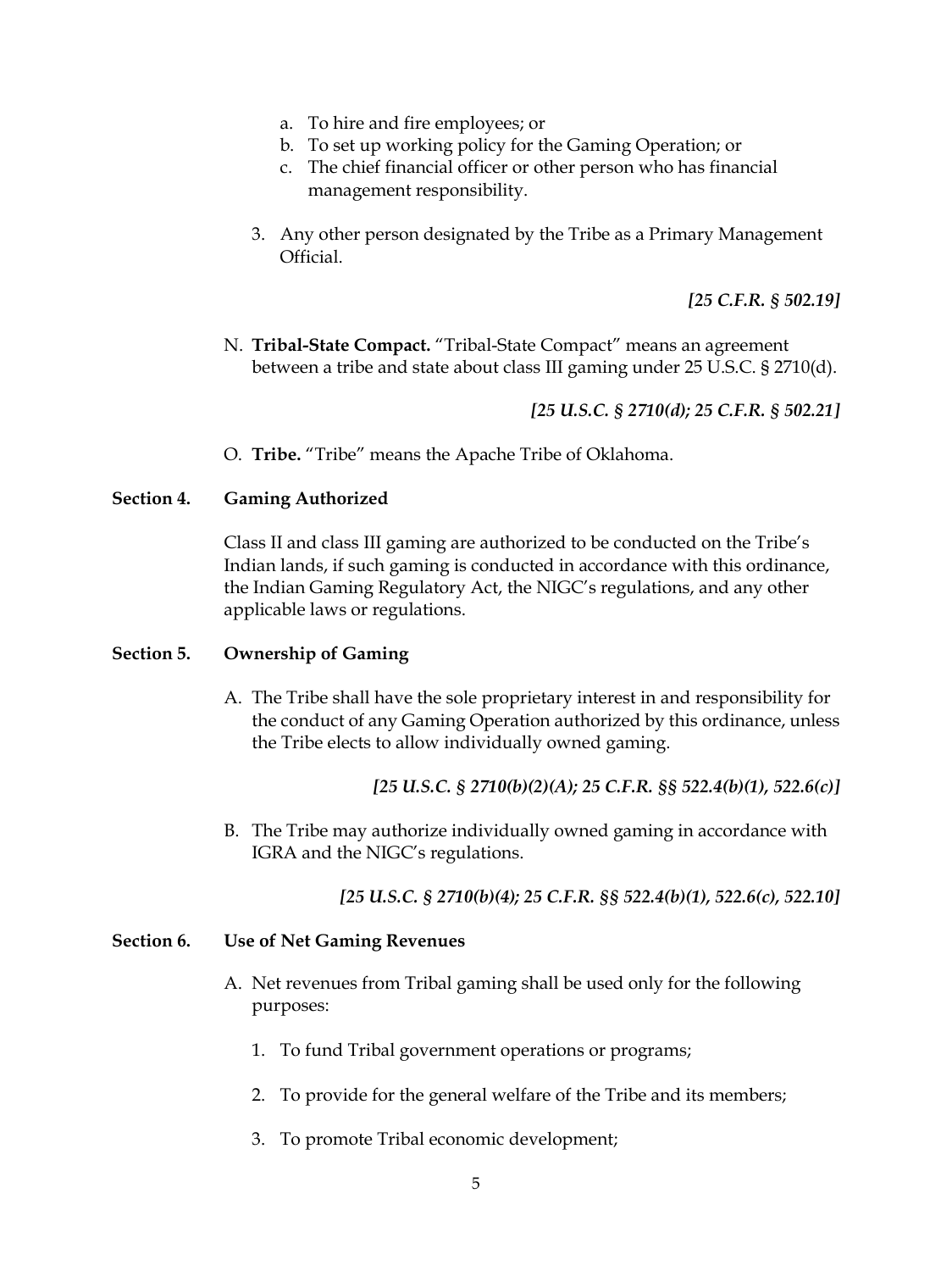- 4. To donate to charitable organizations; or
- 5. To help fund operations of local government agencies.

# *[25 U.S.C. § 2710(b)(2)(B); 25 C.F.R. §§ 522.4(b)(2), 522.6(b)]*

### **Section 7. Per Capita Payments**

- A. Net revenues from any class II and class III gaming activities conducted or licensed by the Tribe may be used to make per capita payments to Tribal members if—
	- 1. The Tribe has prepared a plan6 to allocate revenues to one or more of the five uses authorized by section 6(A) of this ordinance;
	- 2. The plan is approved by the Secretary of the Interior as adequate, particularly with respect to the uses described in sections 6(1) and 6(3) of this ordinance;
	- 3. The interests of minors and other legally incompetent persons who are entitled to receive any of the per capita payments are protected and preserved, and the per capita payments are disbursed to the parents or legal guardian of such minors or legal incompetents in such amounts as may be necessary for the health, education, or welfare of the minor or other legally incompetent person; and
	- 4. The per capita payments are subject to Federal taxation and the Tribe notifies its members of such tax liability when payments are made.

*[25 U.S.C. § 2710(b)(3); 25 C.F.R. §§ 522.4(b)(2)(ii), 522.6(b)]* 

#### **Section 8. Gaming Commission**

- A. The Tribe hereby establishes a Tribal Gaming Commission ("Commission") to regulate the Tribe's Gaming Operations. The Commission shall consist of three (3) members, including a Chair, Vice-Chair and one additional Commissioner.
- B. The Commission will conduct oversight to ensure compliance with Tribal, federal and, if applicable, state laws and regulations. It will serve as the licensing authority for individuals employed in the Gaming Operation and will administer background investigations as part of the licensing process. The Commission will also have a role in monitoring compliance with the Gaming Operation's internal controls and in tracking gaming revenues. In order to carry out its regulatory duties, the Commission shall have unrestricted access to all areas of the Gaming Operation and to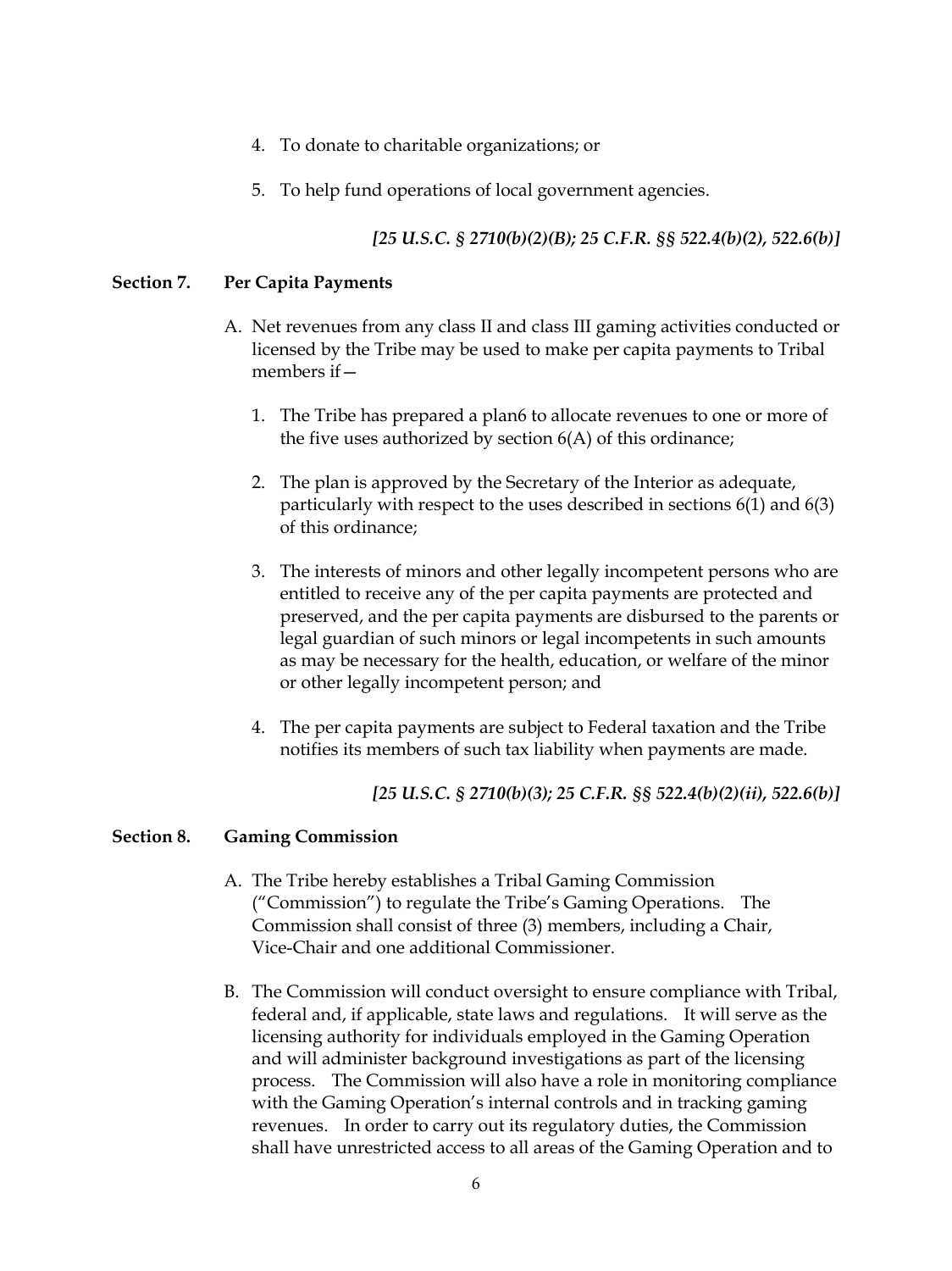all of its records. The Commission shall have authority to take enforcement actions, including suspension or revocation of an individual gaming license, when appropriate.

- C. Commissioner positions shall be filled in the following manner: Through appointment by the Business Council.
- D. Terms of office for Commissioners shall be as follows: the Chair shall serve an initial term of one (1) year, with subsequent Chairs serving 3-year terms; and the Vice-Chair and Commissioner(s) shall serve an initial term of two (2) years, with subsequent Vice-Chairs and Commissioners serving 3-year terms.
- E. The following persons are not eligible to serve as Commissioners: Business Council members, while serving as such; current employees of the Gaming Operation; gaming contractors (including any principal of a management, or other, contracting company); persons sharing a residence with any of the above; and persons ineligible to be Key Employees or Primary Management Officials. Non-tribal members previously convicted of any felony or misdemeanor offense of embezzlement, theft or any other money-related or honesty-related misdemeanor offense, such as fraud, cannot serve as a Commissioner. Tribal members previously convicted of any felony or misdemeanor offense of embezzlement, theft or any other offense related to money or honesty, such as fraud, will only be allowed to serve as a Commissioner if the Business Council specifically finds that a significant amount of time has passed and the person is now of trustworthy character. The Business Council shall require a criminal history check with appropriate law enforcement agencies for each Commissioner candidate; shall review the candidate's criminal history check results; and shall make an appropriate eligibility determination before appointing an individual to the position of Commissioner.
- F. The Tribe recognizes the importance of an independent Tribal Gaming Commission in maintaining a well-regulated Gaming Operation. The Commission shall be independent of, and act independently and autonomously from, the Business Council in all matters within its purview. No prior, or subsequent, review by the Business Council of any actions of the Commission shall be required or permitted except as otherwise explicitly provided in this ordinance. To avoid potential conflicts of interest between the operation and regulation of the gaming facility, the Tribe requires that, at a minimum:
	- 1. No member of the Business Council may serve on the Tribal Gaming Commission;
	- 2. No person sharing a residence with any Business Council member may serve on the Tribal Gaming Commission;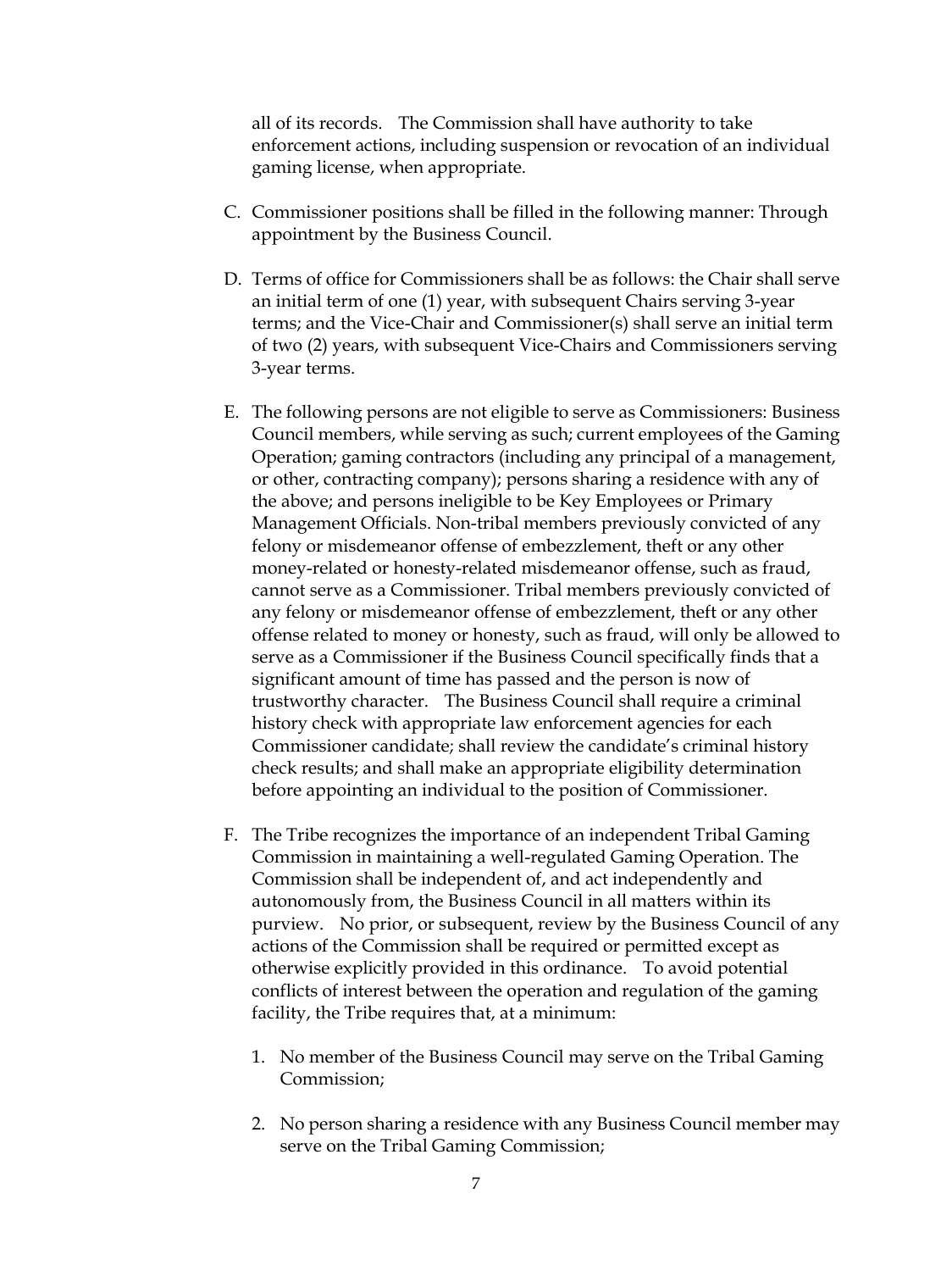- 3. Members of the Commission are prohibited from gambling in the facility;
- 4. Commissioners are prohibited from accepting complimentary items from the Gaming Operation, excepting food and beverages valued under five dollars (\$5 .00); and
- 5. Commissioners may only be removed from office by the Business Council, prior to the expiration of their respective terms, for neglect of duty, misconduct, malfeasance or other acts that would render a Commissioner unqualified for the position.
- G. Nominees for Commissioner positions must satisfy the eligibility standards set forth for Primary Management Officials and Key Employees found in Section 21 of this ordinance. All requisite background investigations shall be performed under the direction of the Gaming Commission.
- H. The Tribal Gaming Commission shall:
	- 1. Conduct background investigations, or cause such investigations to be conducted, for Primary Management Officials and Key Employees;
	- 2. Review and approve all investigative work conducted in connection with the background investigations of Primary Management Officials and Key Employees;
	- 3. Create and maintain investigative reports based on the background investigations of Primary Management Officials and Key Employees;
	- 4. Obtain and process fingerprints, or designate a law enforcement agency to obtain and process fingerprints;
	- 5. Make licensing eligibility determinations, which shall be signed by the Chair of the Commission;
	- 6. Submit a notice of results to the NIGC of the background investigations done for each Primary Management Official and Key Employee applicant;
	- 7. Issue gaming licenses to Primary Management Officials and Key Employees of the Operation, if warranted by the eligibility determination;
	- 8. Establish standards for licensing Tribal gaming facilities;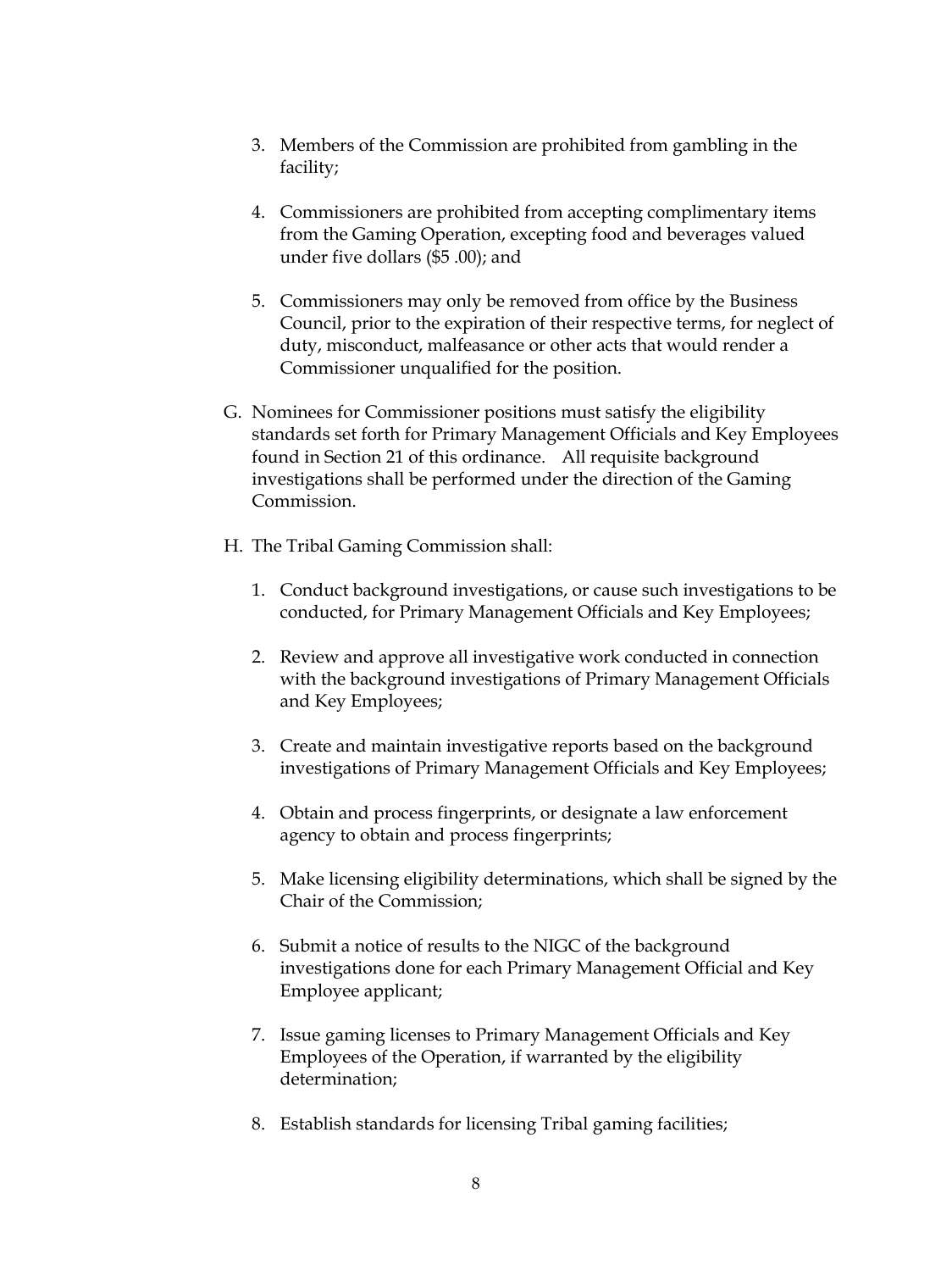- 9. Issue gaming licenses to Tribal gaming facilities;
- 10. Inspect, examine and monitor all of the Tribe's gaming activities, and have immediate access to review, inspect, examine, photocopy and audit all records of the gaming establishment;
- 11. Ensure compliance with all Tribal, state and federal laws, rules and regulations regarding Indian gaming;
- 12. Investigate any suspicion of wrongdoing associated with any gaming activities;
- 13. Hold hearings on patron complaints, in accordance with procedures established in this ordinance and the Tribal gaming regulations;
- 14. Comply with any and all reporting requirements under IGRA, the NIGC's regulations and any Tribal-State Compact to which the Tribe is a party, and any other applicable law;
- 15. Promulgate and issue regulations necessary to comply with applicable internal control standards;
- 16. Promulgate and issue regulations on the levying of fees and/or taxes associated with gaming license applications;
- 17. Promulgate and issue regulations on the levying of fines and/or the suspension or revocation of gaming licenses for violations of this ordinance or any Tribal, federal or state gaming regulations, if applicable;
- 18. Establish a list of persons not allowed to game in the Tribe's gaming facilities in order to maintain the integrity of the Gaming Operation;
- 19. Establish a list of persons who have voluntarily agreed to be excluded from the Tribal gaming facility, and create regulations for enforcing the exclusions;
- 20. Provide referrals and information to the appropriate law enforcement officials when such information indicates a violation of Tribal, federal or state statutes, ordinances, regulations, codes or resolutions;
- 21. Create a list of regulatory authorities that conduct background investigations of, and license, vendors who are recognized as trustworthy;
- 22. Draft regulations exempting vendors from the licensing and/or background investigation requirements if they have received a license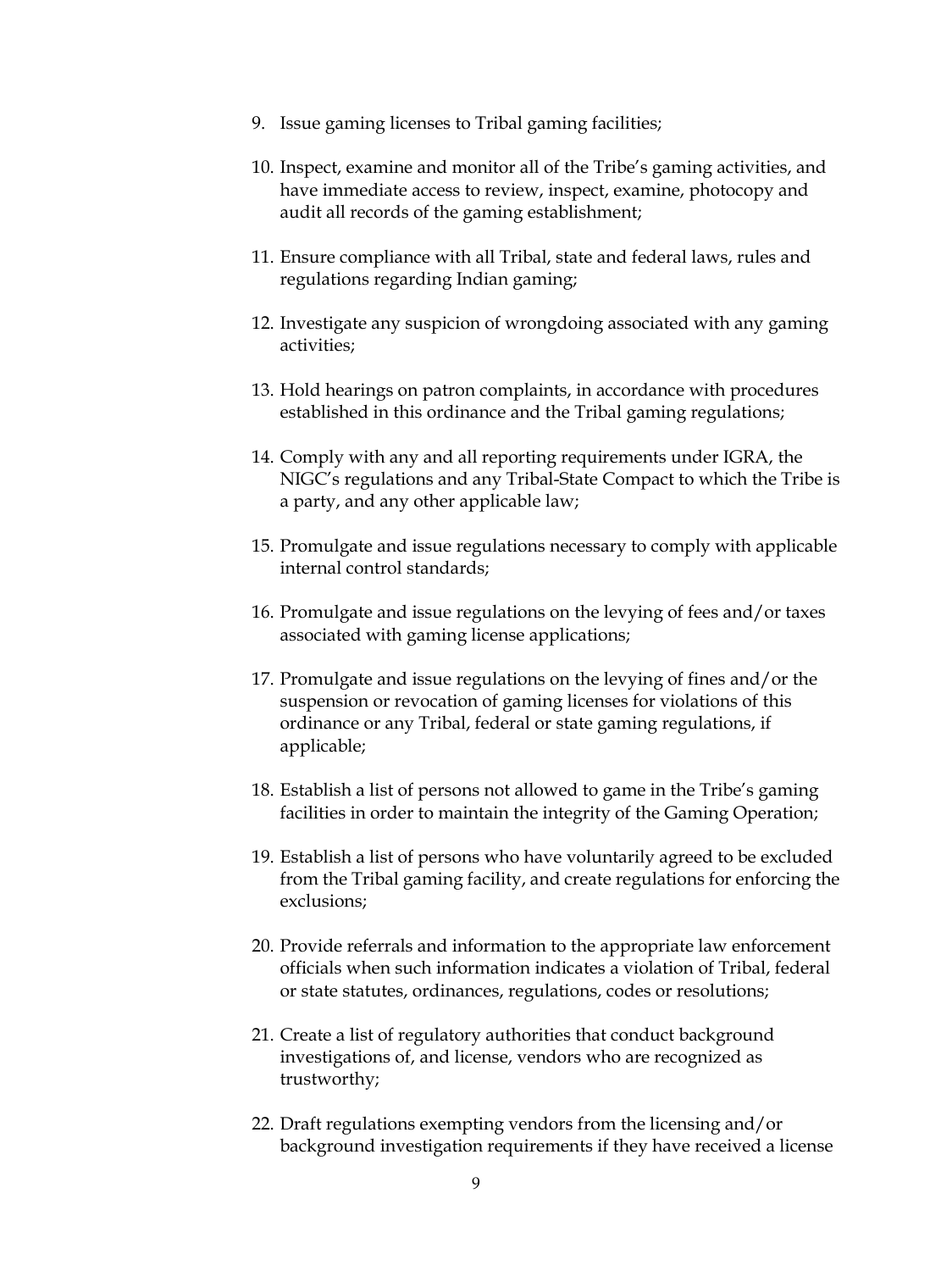from a recognized regulatory authority;

- 23. Perform such other duties the Commission deems appropriate for the proper regulation of the Tribal Gaming Operation; and
- 24. Promulgate such regulations and guidelines as deemed appropriate to implement the provisions of this ordinance, so long as they are in furtherance of, and not in conflict with, any provisions of this ordinance.
- I. Before adopting, amending and repealing regulations, the Commission shall give notice of any such proposed action to the Business Committee, the Gaming Operation(s) and all other persons whom the Commission has reason to believe have a legitimate interest in the proposed action. The notice shall invite comments and describe the general nature of the proposed action and the manner in which comments on the proposed action shall be received by the Commission.
- J. The Commission shall ensure that all records and information obtained as a result of an employee background investigation shall remain confidential and shall not be disclosed to any persons who are not directly involved in the licensing and employment processes. Information obtained during the course of an employee background investigation shall be disclosed to members of management, human resource personnel and/or others employed by the Tribal Gaming Operation on a need-to-know basis, for actions taken in their official capacities.
- K. The confidentiality requirements in Section  $8($ f $)$ , above, do not apply to requests for such records or information from any Tribal, federal, or state law enforcement or regulatory agency, or for the use of such records or information by the Commission and staff in the performance of their official duties.
- L. A majority of the Commission shall constitute a quorum. The concurrence of a majority of the Commissioners shall be required for any final determination by the Commission. The Commission may act in its official capacity, even if there are vacancies on the Commission.
- M. Commissioners shall be compensated at a level determined by the Tribal Council. In order to ensure the Commission is not improperly influenced, a Commissioner's compensation shall not be based on a percentage of gaming revenue.
- N. The Commission shall keep a written record of all its meetings.
- **Section 9. Audits**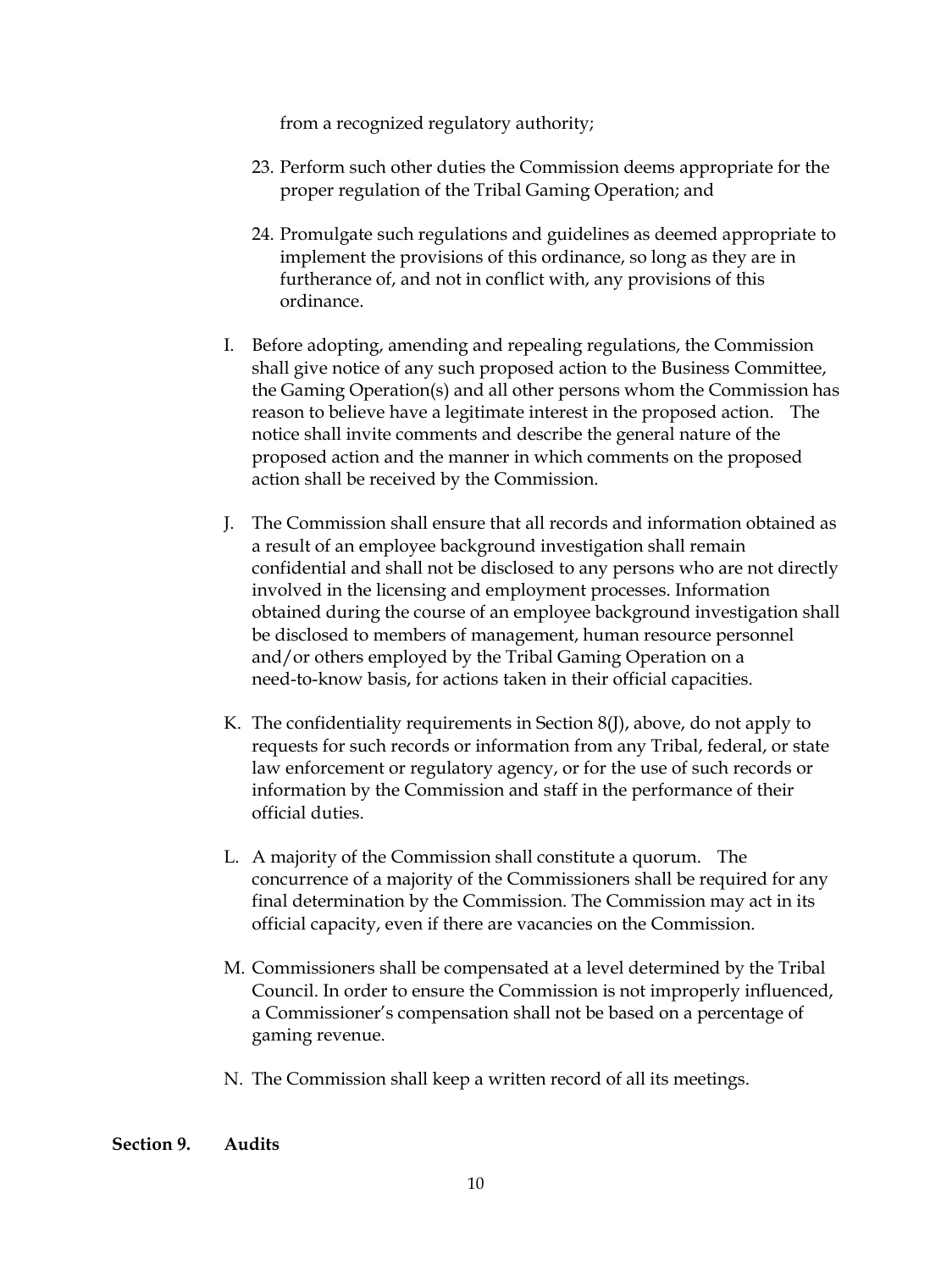A. The Tribe shall cause to be conducted independent audits of Gaming Operations annually and shall submit the results of those audits to the NIGC.

*[25 U.S.C. § 2710(b)(2)(C); 25 C.F.R. § 522.4(b)(3)]* 

1. Annual audits shall conform to generally accepted auditing standards.

*[25 C.F.R. § 571.12(b)]*

B. All gaming-related contracts that result in the purchase of supplies, services or concessions for more than \$25,000 in any years (except contracts for professional legal and accounting services) shall be specifically included within the scope of the audit conducted under Section 9(A) of this ordinance.

*[25 U.S.C. § 2710(b)(2)(D); 25 C.F.R. §§ 522.4(b)(4), 522.6(b)]* 

C. Copies of the annual audit of each licensed Gaming Operation, and each audit for supplies, services or concessions of each Gaming Operation, shall be furnished to the NIGC within 120 days after the end of each fiscal year of the Gaming Operation.

*[25 C.F.R. § 571.13]* 

#### **Section 10. Environment and Public Health and Safety**

A. Each gaming facility shall be constructed, maintained, and operated in a manner that adequately protects the environment and the health and safety of the public.

> *[25 U.S.C. § 2710(b)(2)(E); 25 C.F.R. §§ 522.4(b)(7), 522.6(b), and 559.4)]*

B. The Business Committee shall identify and enforce laws, resolutions, codes, policies, standards, or procedures, which are applicable to each gaming place, facility or location, to ensure adequate protection of the environment and the health and safety of the public.

> *[25 U.S.C. § 2710(b)(2)(E); 25 C.F.R. §§ 522.4(b)(7), 522.6(b), 559.1, and 559.4]*

#### **Section 11. Patron Dispute Resolution**

Patrons with tort claims for personal injury or property damage against a Gaming Operation arising out of incidents occurring therein ("tort claims") or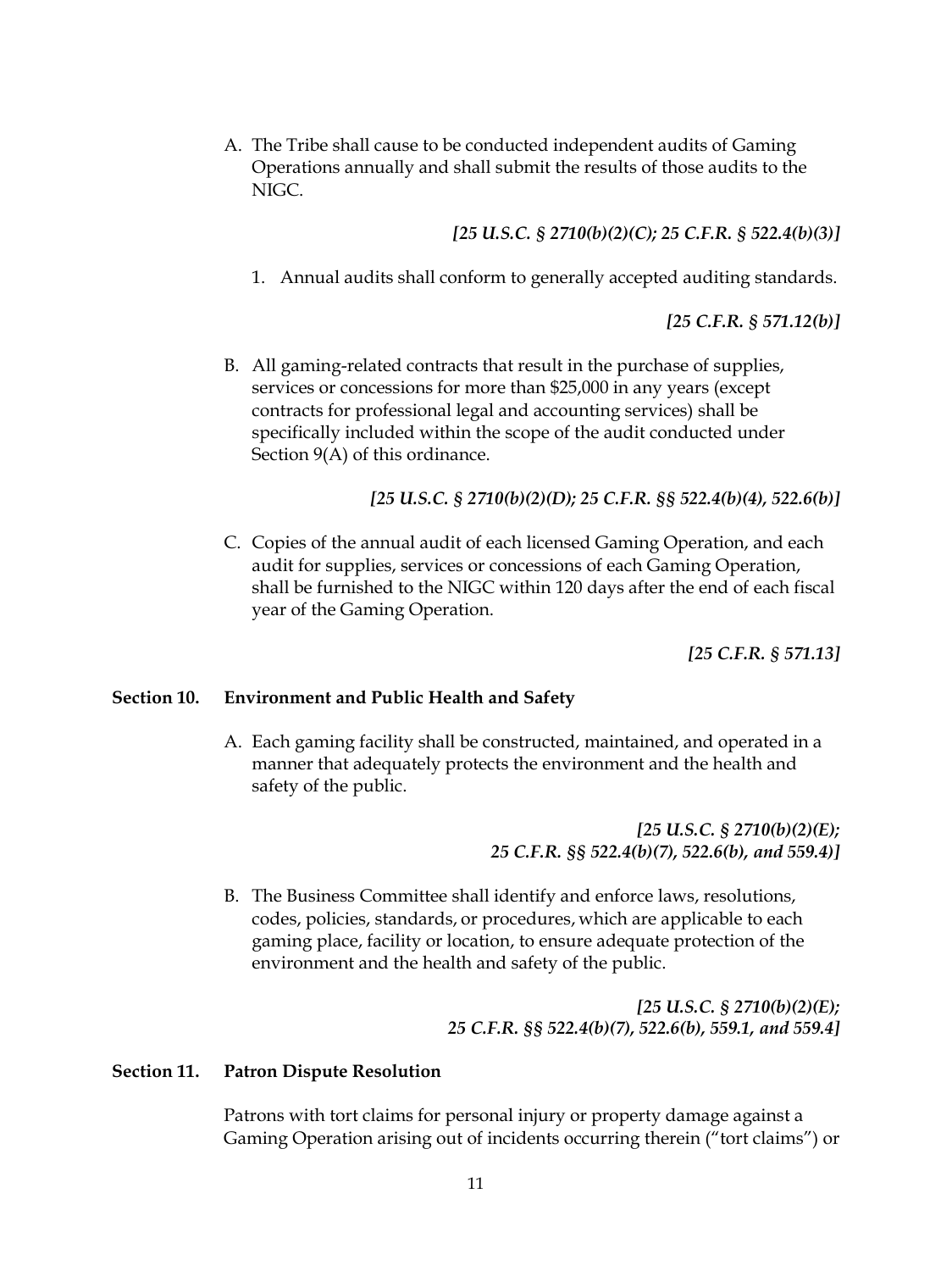disputes, in connection with his or her play of any covered game, as that term is defined in the Tribal-State Compact, the amount of any prize which has been awarded, the failure to be awarded a prize, or the right to receive a refund or other compensation ("prize claims") shall have as their sole remedies those remedies provided for in the Tribal-State Compact. Such tort claims and prize claims shall comply with all substantive and procedural requirements as provided for in the Tribal-State Compact.

*[25 C.F.R. § 522.2(f)]* 

#### **Section 12. Facility Licenses**

A. The Tribe shall issue a separate license to each place, facility or location on Indian lands where class II and/or class III gaming is conducted under this ordinance.

# *[25 U.S.C. §§ 2710(b)(1), 2710(d)(1)(A)(ii); 25 C.F.R. §§ 522.4(b)(6), 522.6(b)]*

- B. The Tribal Gaming Commission is responsible for issuing new or renewed Facility Licenses to each place, facility or location.
- C. The Tribal Gaming Commission shall require that a Facility License application be completed by the chief management official of the gaming facility for each gaming place, facility or location.
- D. The Tribal Gaming Commission shall identify the environmental, health and public safety standards with which the place, facility or location must comply, and specify the form, conditions and content of a Facility License application. The application shall include:
	- 1. A legal description of the lands upon which the facility is located, and a certification that the site constitutes "Indian lands," as defined in IGRA, the NIGC's regulations, NIGC Office of General Counsel and DOI Solicitor Offices' Indian lands legal opinions, judicial decisions and any other applicable law.
- E. The Tribal Gaming Commission shall only issue a Facility License if the application includes the required information and documentation, and sufficiently satisfies any additional conditions deemed necessary by the Tribe.
- F. The Tribe or Tribal Gaming Commission shall submit to the NIGC Chair a notice that issuance of a Facility License is under consideration by the Tribal Gaming Commission. This notice must be submitted at least 120 days before the opening of any new place, facility or location on Indian lands where class II and/or III gaming will occur.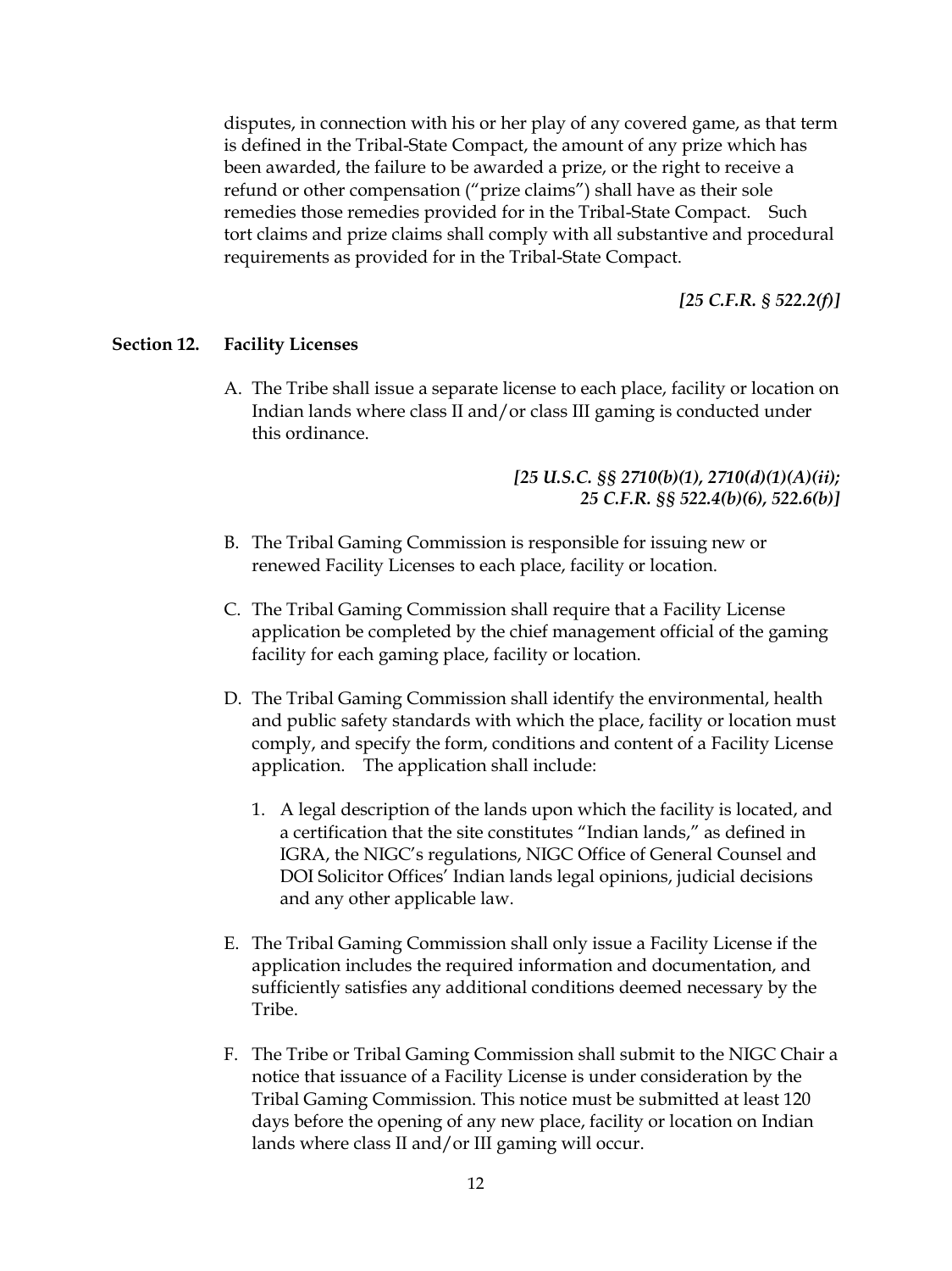# *[25 C.F.R. § 559.2(a)]*

G. The Tribal Gaming Commission shall submit a copy of each newly issued or renewed Facility License to the NIGC Chair within 30 days of issuance, along with any other required documentation.

 *[25 C.F.R. § 559.3]* 

H. The Tribe shall notify the NIGC Chair within 30 days if a Facility License is terminated or expires, or if a gaming place, facility, or location closes or reopens.

 *[25 C.F.R. § 559.5]* 

#### **Section 13. Agent for Service of Process**

The Tribe designates the Chairman of the Business Committee as the agent for service of any official determination, order or notice of violation.

*[25 C.F.R. §§ 519.1, 522.2(g), 522.6(a)]* 

#### **Section 14. Tribal Access to Financial Information**

A copy of the Tribal Gaming Operation's annual audit will be made available for review, upon request, to the Tribe's Business Committee.

#### **Section 15. License Application Forms**

A. The following notice shall be placed on the Tribe's license application form for a Key Employee or a Primary Management Official before it is filled out by an applicant:

In compliance with the Privacy Act of 1974, the following information is provided: Solicitation of the information on this form is authorized by 25 U.S.C. §§ 2701 *et seq*. The purpose of the requested information is to determine the eligibility of individuals to be granted a gaming license. The information will be used by the Tribal gaming regulatory authorities and by the National Indian Gaming Commission members and staff who have need for the information in the performance of their official duties. The information may be disclosed by the Tribe or the NIGC to appropriate Federal, Tribal, State, local, or foreign law enforcement and regulatory agencies when relevant to civil, criminal or regulatory investigations or prosecutions or when pursuant to a requirement by a tribe or the NIGC in connection with the issuance, denial, or revocation of a gaming license, or investigations of activities while associated with a tribe or a gaming operation. Failure to consent to the disclosures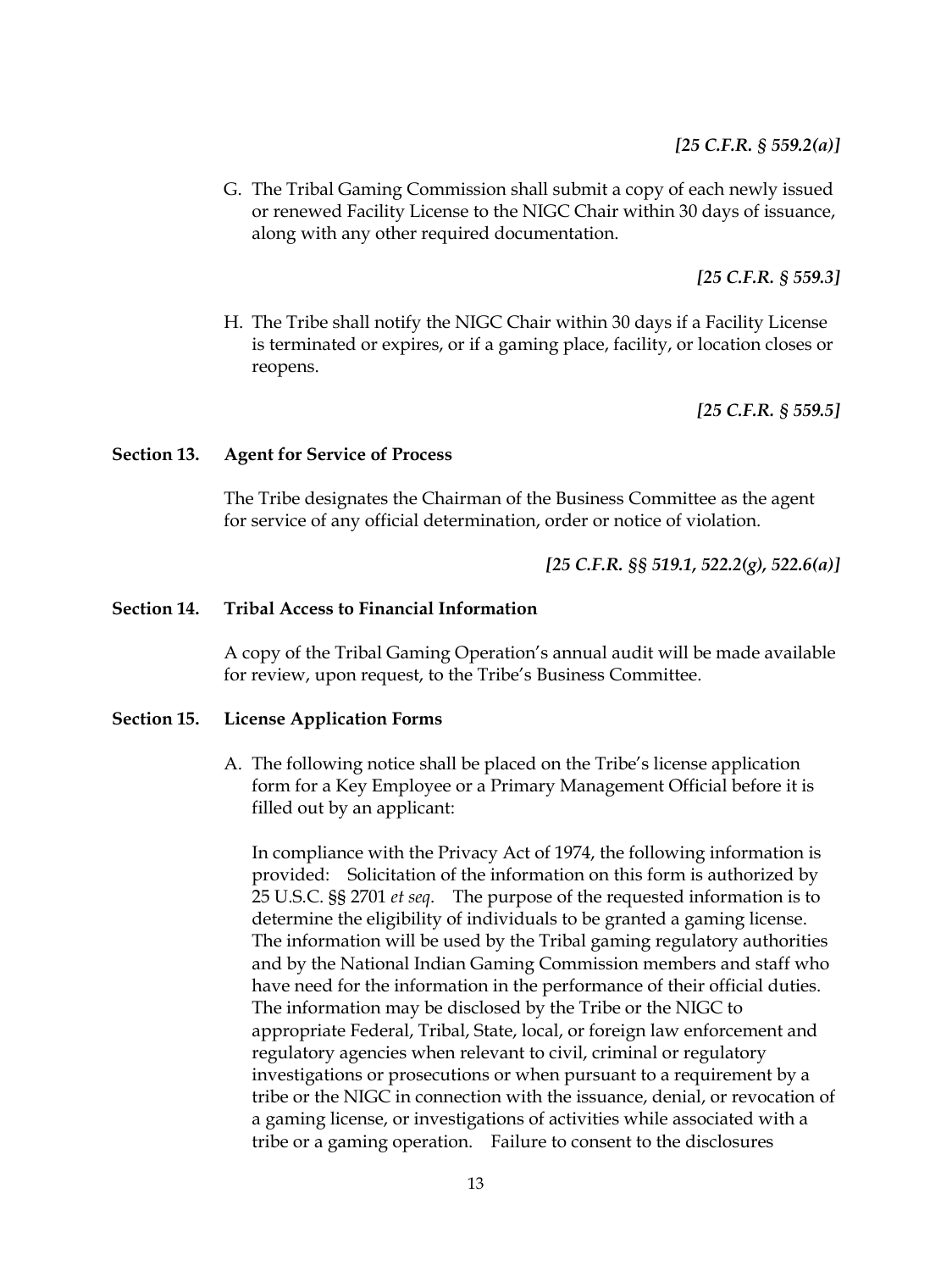indicated in this notice will result in a tribe being unable to license you for a primary management official or key employee position.

The disclosure of your Social Security Number (SSN) is voluntary. However, failure to supply a SSN may result in errors in processing your application.

*[25 C.F.R. § 556.2(a)]* 

B. The following additional notice shall be placed on the application form for a Key Employee or a Primary Management Official before it is filled out by an applicant:

A false statement on any part of your license application may be grounds for denying a license or the suspension or revocation of a license. Also, you may be punished by fine or imprisonment (U.S. Code, title 18, section 1001).

*[25 C.F.R. § 556.3(a)]* 

## **Section 16. License Fees**

The Tribe may charge a license fee, to be set by the Tribal Gaming Commission, to cover its expenses in investigating and licensing Key Employees and Primary Management Officials of the Gaming Operation.

# **Section 17. Fingerprints**

The Tribe shall perform a background investigation for each Primary Management Official and Key Employee of the Gaming Operation. The Tribe shall request fingerprints from each Primary Management Official and Key Employee. Fingerprints shall be taken by the Gaming Commission. Fingerprints will then be forwarded to the NIGC for processing through the FBI and the National Criminal Information Center to determine the applicant's criminal history, if any.

> *[25 U.S.C. § 2710(b)(2)(F); 25 C.F.R. §§ 522.2(h), 522.6(a), 556.4(a)(14)]*

#### **Section 18. Background Investigations**

A. The Tribe shall perform a background investigation for each Primary Management Official and Key Employee in its Gaming Operation.

*[25 U.S.C. § 2710(b)(2)(F)(i); 25 C.F.R. §§ 522.4(b)(5), 556.4]* 

B. The Tribal Gaming Commission is responsible for conducting the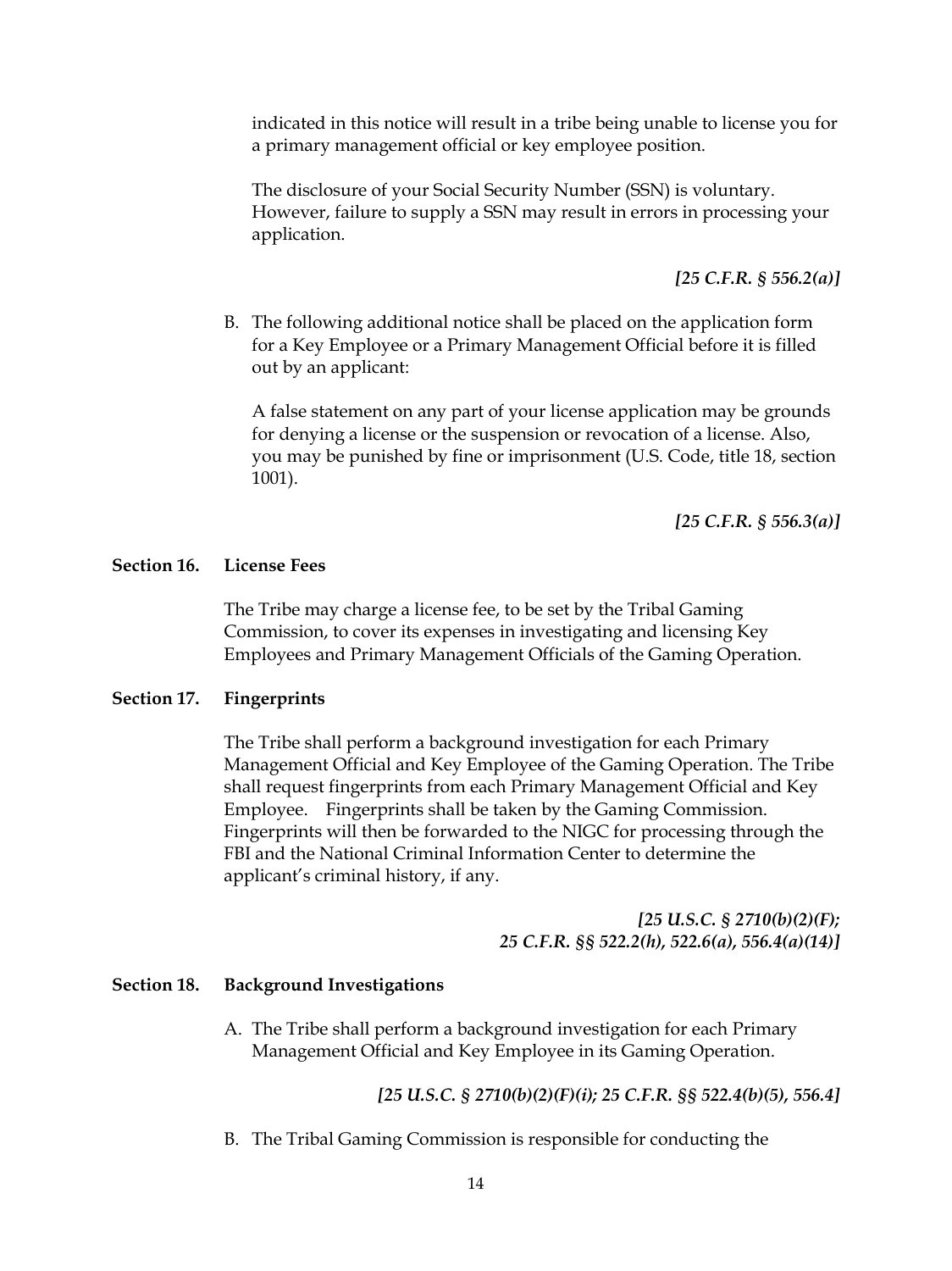background investigations of Primary Management Officials and Key Employees.

- C. The Tribal Gaming Commission shall obtain from each Primary Management Official and Key Employee all of the following information:
	- 1. Full name, other names used (oral or written), social security number, birth date, place of birth, citizenship, gender and all languages spoken and/or written);
	- 2. Currently, and for the previous five (5) years, business and employment positions held, ownership interests in those businesses, business and residential addresses, and driver's license numbers;
	- 3. The names and current addresses of at least three (3) personal references, including one (1) personal reference who was acquainted with the applicant during each period of residence listed under paragraph  $(C)(2)$  of this section;
	- 4. Current business and residential telephone numbers, and all cell phone numbers;
	- 5. A description of any existing and previous business relationships with other tribes, including any ownership interests in the businesses;
	- 6. A description of any existing and previous business relationships with the gaming industry generally, including ownership interests in the businesses;
	- 7. The name and address of any licensing or regulatory agency with which the person has filed an application for a license or permit related to gaming, whether or not such license or permit was granted;
	- 8. For each felony for which there is an ongoing prosecution or a conviction, the charge, the name and address of the court involved, and the date of disposition, if any;
	- 9. For each misdemeanor conviction or ongoing misdemeanor prosecution (excluding minor traffic violations) within 10 years of the date of the application, the name and address of the court involved and the date of disposition, if any;
	- 10. For each criminal charge (excluding minor traffic charges), whether or not there is a conviction, if such criminal charge is within 10 years of the date of the application, and is not otherwise listed pursuant to paragraphs  $(C)(8)$  or  $(C)(9)$  of this Section, the criminal charge, the name and address of the court involved, and the date of disposition, if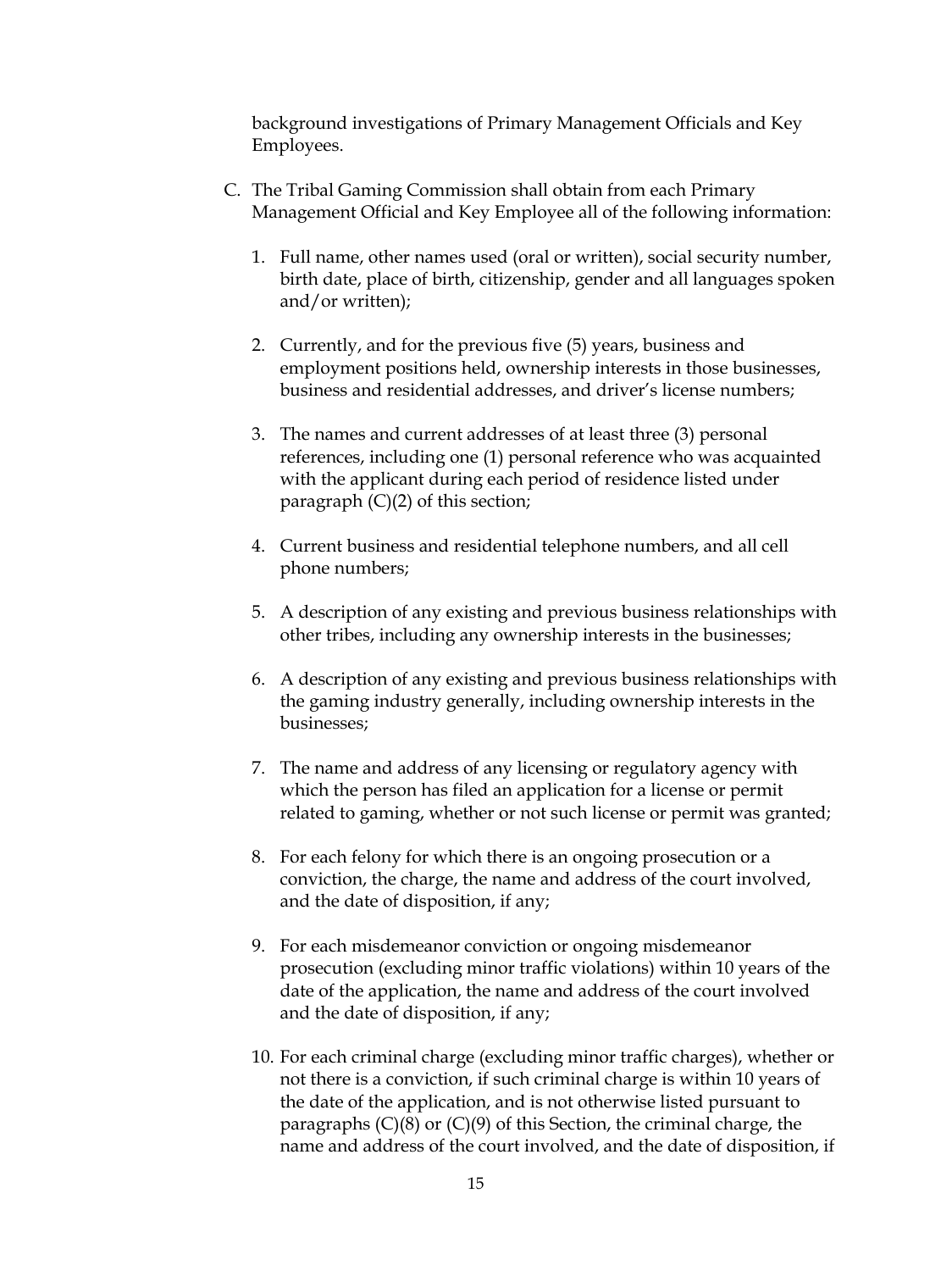any;

- 11. The name and address of any licensing or regulatory agency with which the person has filed an application for an occupational license or permit, whether or not such license or permit was granted;
- 12. A photograph;
- 13. Any other information the Tribe deems relevant; and
- 14. Fingerprints obtained in accordance with procedures adopted by the Tribe pursuant to 25 C.F.R. § 522.2(h).

*[25 U.S.C. § 2710(b)(2)(F)(i); 25 C.F.R. §§ 522.2(h), 522.4(b)(5, 522.6(a), 556.4(a)(1)-(14)]* 

D. When a Primary Management Official or Key Employee is employed by the Tribe, a complete application file, containing all of the information listed in Section 18(c), shall be maintained.

 *[25 U.S.C. § 2710(b)(2)(F)(i); 25 C.F.R. §§ 522.4(b)(5), 556.6(a)]* 

#### **Section 19. Procedures for Conducting Background Investigations**

- A. The Tribal Gaming Commission, or its agent, shall employ or engage an investigator to conduct a background investigation of each applicant for a Primary Management Official or Key Employee position. The investigation must be sufficient to allow the Tribal Gaming Commission to make an eligibility determination under Section 22 of this ordinance. The investigator shall:
	- 1. Verify the applicant's identity through items such as a social security card, driver's license, birth certificate or passport;
	- 2. Contact each personal and business reference provided in the license application, when possible;
	- 3. Conduct a personal credit check;
	- 4. Conduct a civil history check for past or outstanding judgments, current liens, past or pending lawsuits, and any other information deemed to be relevant;
	- 5. Conduct a criminal history records check by submitting the applicant's fingerprints to the NIGC or to another law enforcement agency for forwarding to the FBI to perform a criminal history records check utilizing the FBI's data base;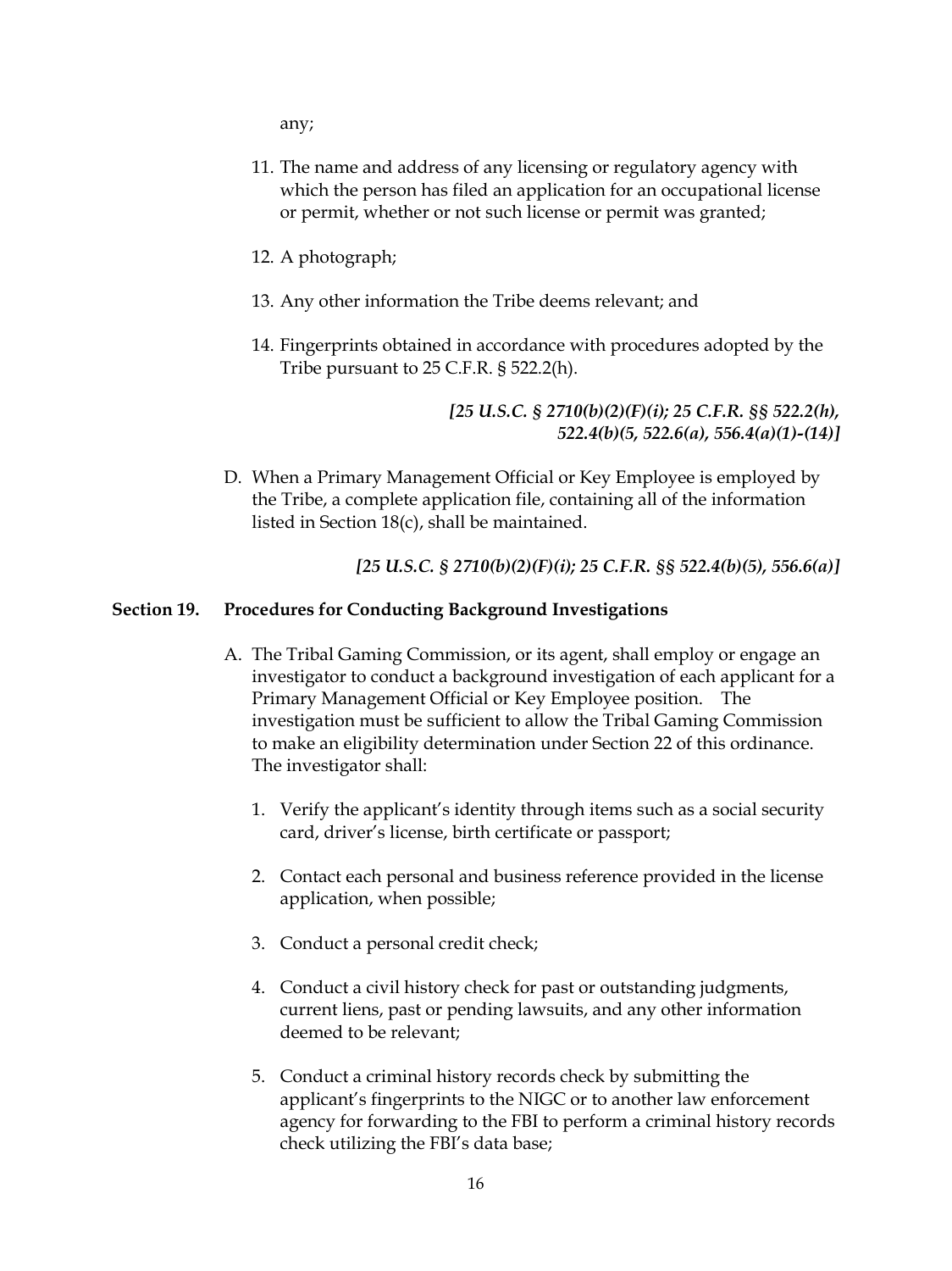- 6. Based on the results of the criminal history records check, as well as information acquired from an applicant's self-reporting or from any other source, obtain information from the appropriate court regarding any past felony and/or misdemeanor convictions or ongoing prosecutions within the past 10 years;
- 7. Inquire into any previous or existing business relationships with the gaming industry, including with any tribes with Gaming Operations, by contacting the entities or tribes;
- 8. Verify the applicant's history and current status with any licensing agency by contacting the agency; and
- 9. Take other appropriate steps to verify the accuracy of the information, focusing on any problem areas noted.

*[25 U.S.C. § 2710(b)(2)(F)(i); 25 C.F.R. §§ 522.4(b)(5), 556.5]* 

# **Section 20. Investigative Reports**

A. The Tribe shall create and maintain an investigative report for each background investigation of a Primary Management Official or Key Employee.

# *[25 U.S.C. § 2710(b)(2)(F)(i)); 25 C.F.R. §§ 522.4(b)(5), 556.6(b)(1)]*

- B. Investigative reports shall include all of the following information:
	- 1. Steps taken in conducting the investigation;
	- 2. Results obtained;
	- 3. Conclusions reached; and
	- 4. The basis for those conclusions.

# *[25 U.S.C. § 2710(b)(2)(F)(i); 25 C.F.R. §§522.4(b)(5), 556.6(b)(1)]*

# **Section 21. Eligibility Determinations**

A. Before a license is issued to a Primary Management Official or Key Employee, an authorized Tribal official shall make a finding concerning the eligibility of that person for receiving a gaming license by reviewing the applicant's prior activities, criminal record, if any, and reputation, habits and associations.

# *[25 U.S.C. § 2710(b)(2)(F)(ii)(II); 25 C.F.R. §§522.4(b)(5), 556.5(a)]*

B. If the authorized Tribal official, in applying the standards adopted in this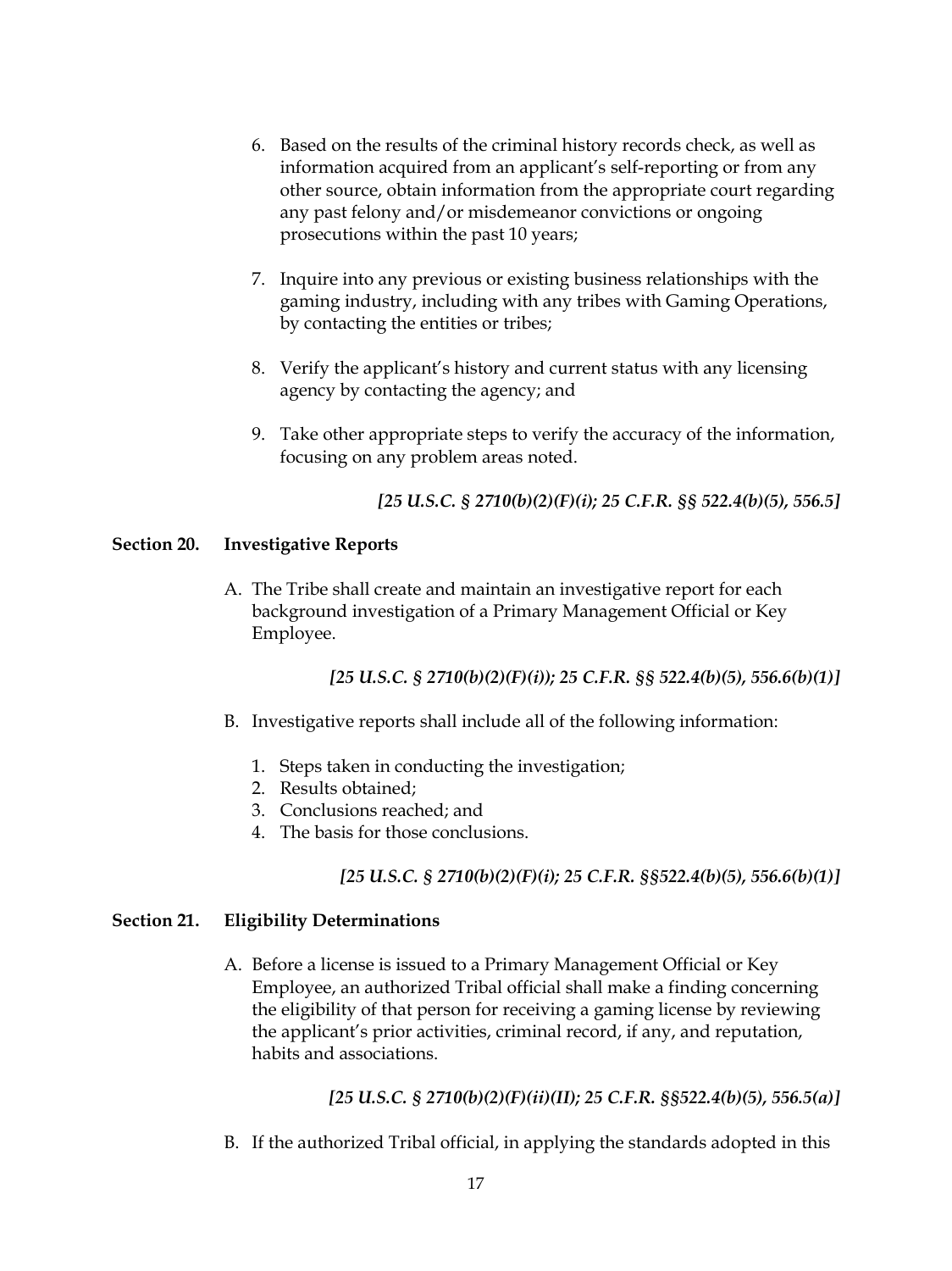ordinance, determines that licensing the person poses a threat to the public interest or to the effective regulation of gaming, or creates or enhances the dangers of unsuitable, unfair or illegal practices, methods and/or activities in the conduct of gaming, he or she shall not license that person in a Key Employee or Primary Management Official position.

# *[25 U.S.C. § 2710(b)(2)(F)(ii)(II); 25 C.F.R. § 556.5(b)]*

C. Copies of the eligibility determination shall be included with the notice of results that must be submitted to the NIGC before the licensing of a Primary Management Official or Key Employee.

# *[25 U.S.C. § 2710(b)(2)(F)(ii)(III); 25 C.F.R. § 556.6(b)(2)(iv)]*

## **Section 22. Notice of Results of Background Investigations**

- A. Before issuing a license to a Primary Management Official or Key Employee, the Tribal Gaming Commission shall prepare a notice of results of the applicant's background investigation to submit to the NIGC.
	- 1. The notice of results must be submitted to the NIGC no later than 60 days after the applicant begins working for the Tribe.

# *[25 U.S.C. § 2710(b)(2)(F)(ii)(II); 25 C.F.R. § 556.6(b)(2)]*

- B. The notice of results shall include the following information:
	- 1. The applicant's name, date of birth, and social security number;
	- 2. The date on which the applicant began, or will begin, working as a Primary Management Official or Key Employee;
	- 3. A summary of the information presented in the investigative report, including:
		- a. licenses that have previously been denied;
		- b. gaming licenses that have been revoked, even if subsequently reinstated;
		- c. every known criminal charge brought against the applicant within the last 10 years of the date of the application; and
		- d. every felony offense of which the applicant has been convicted or any ongoing prosecution; and
	- 4. A copy of the eligibility determination made in accordance with Section 21.

*[25 C.F.R. § 556.6(b)(2)(i)-(iv)]*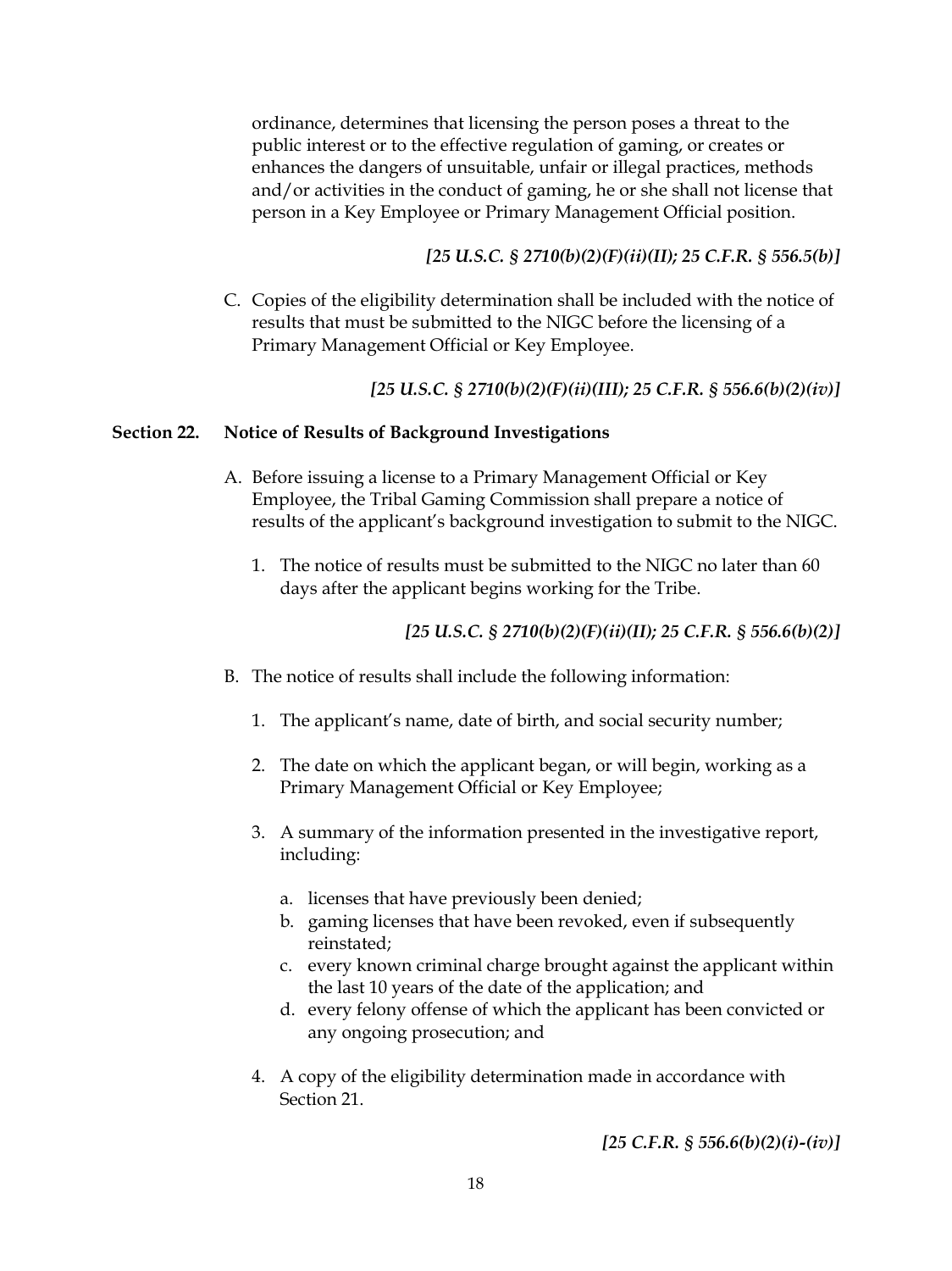### **Section 23. Granting Gaming Licenses**

A. All Primary Management Officials and Key Employees of the Gaming Operation must have a gaming license issued by the Tribe.

# *[25 U.S.C. § 2710(b)(2)(F)(ii)(I)]*

B. The Tribal Gaming Commission is responsible for granting and issuing gaming licenses to Primary Management Officials and Key Employees.

> *[25 U.S.C. § 2710(b)(2)(F)(ii)(I); 25 C.F.R. § 558.1]*

C. The Tribal Gaming Commission may license a Primary Management Official or Key Employee applicant after submitting a notice of results of the applicant's background investigation to the NIGC, as required by Section 22.

*[25 C.F.R. § 558.3(a)]* 

D. The Tribal Gaming Commission shall notify the NIGC of the issuance of a license to a Primary Management Official or Key Employee within 30 days of issuance.

*[25 U.S.C. § 2710(b)(2)(F)(ii)(I); 25 C.F.R. § 558.3(b)]* 

E. The Tribe shall not employ an individual in a Primary Management Official or Key Employee position who does not have a license after 90 days of beginning work at the Gaming Operation.

*[25 C.F.R. § 558.3(c)]* 

F. The Tribal Gaming Commission must reconsider a license application for a Primary Management Official or Key Employee if it receives a statement of itemized objections to issuing such a license from the NIGC, and those objections are received within 30 days of the NIGC receiving a notice of results of the applicant's background investigation.

*[25 C.F.R. § 558.2]*

1. The Tribal Gaming Commission shall take the NIGC's objections into account when reconsidering a license application.

*[25 C.F.R. § 558.2(c)]* 

G. The Tribe will make the final decision whether to issue a license to an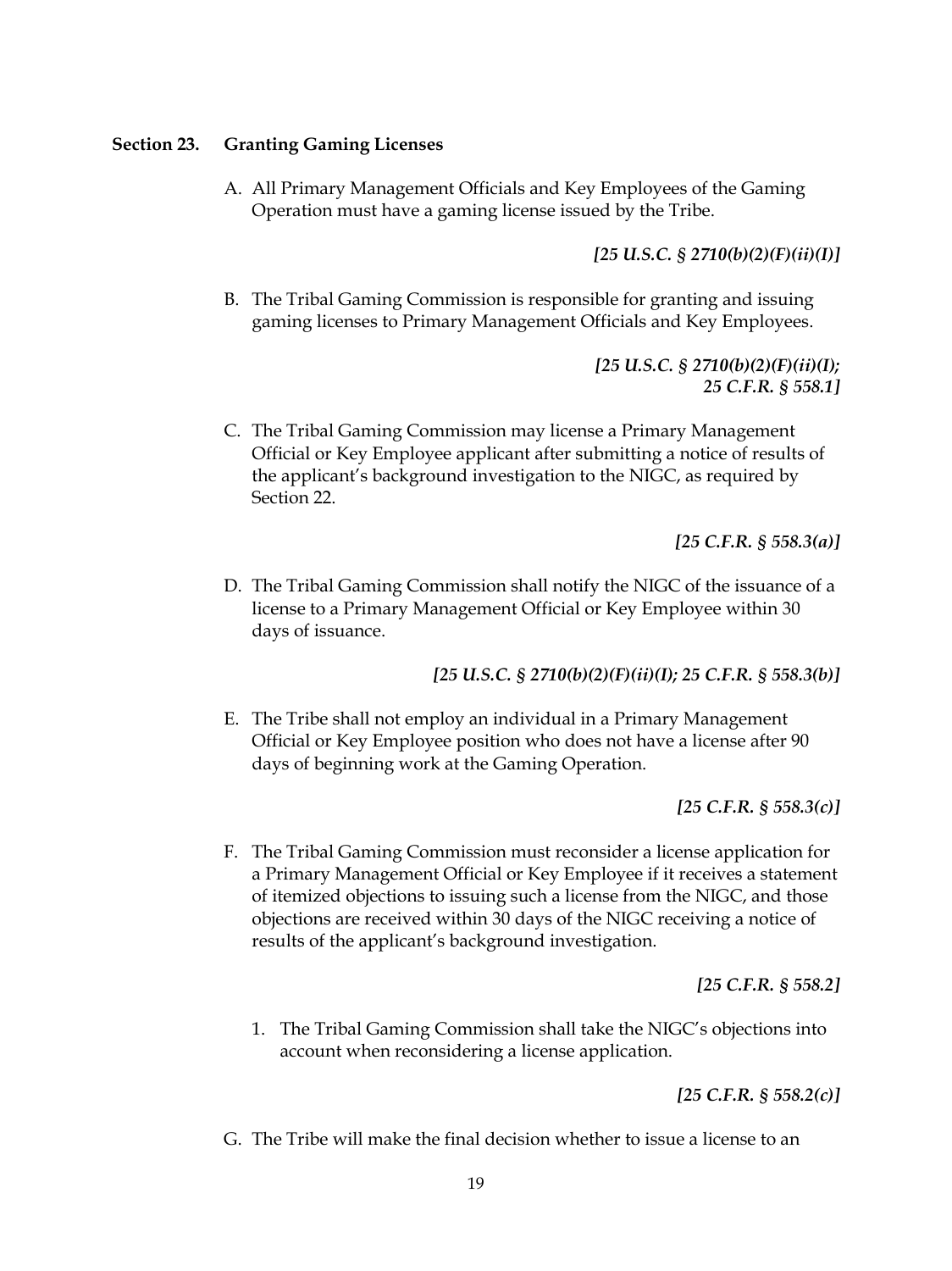applicant for a Primary Management Official or Key Employee position.

*[25 C.F.R. § 558.2(c)]* 

H. If the Tribal Gaming Commission has issued a license to a Primary Management Official or Key Employee before receiving the NIGC's statement of objections, notice and a hearing shall be provided to the Licensee, as required by Section 26.

*[25 C.F.R. § 558.2(d)]* 

#### **Section 24. Denying Gaming Licenses**

- A. The Tribal Gaming Commission shall not license a Primary Management Official or Key Employee if an authorized Tribal official determines, in applying the standards in Section 21 for making a license eligibility determination, that licensing the person:
	- 1. Poses a threat to the public interest;
	- 2. Poses a threat to the effective regulation of gaming; or
	- 3. Creates or enhances the dangers of unsuitable, unfair or illegal practices, methods and/or activities in the conduct of gaming.

*[25 U.S.C. § 2710(b)(2)(F)(ii)(II); 25 C.F.R. § 556.5(b)]* 

- B. When the Tribal Gaming Commission does not issue a license to an applicant for a Primary Management Official or Key Employee position, or revokes a previously issued license after reconsideration, it shall:
	- 1. Notify the NIGC; and
	- 2. Forward copies of its eligibility determination and notice of results of the applicant's background investigation to the NIGC for inclusion in the Indian Gaming Individuals Record System.

*[25 C.F.R. § 558.3(d)]* 

#### **Section 25. Gaming License Suspensions and Revocations**

- A. If, after a license is issued to a Primary Management Official or Key Employee, the Tribe receives notice from the NIGC that the Primary Management Official or Key Employee is not eligible for employment, the Tribal Gaming Commission shall do the following:
	- 1. Immediately suspend the license;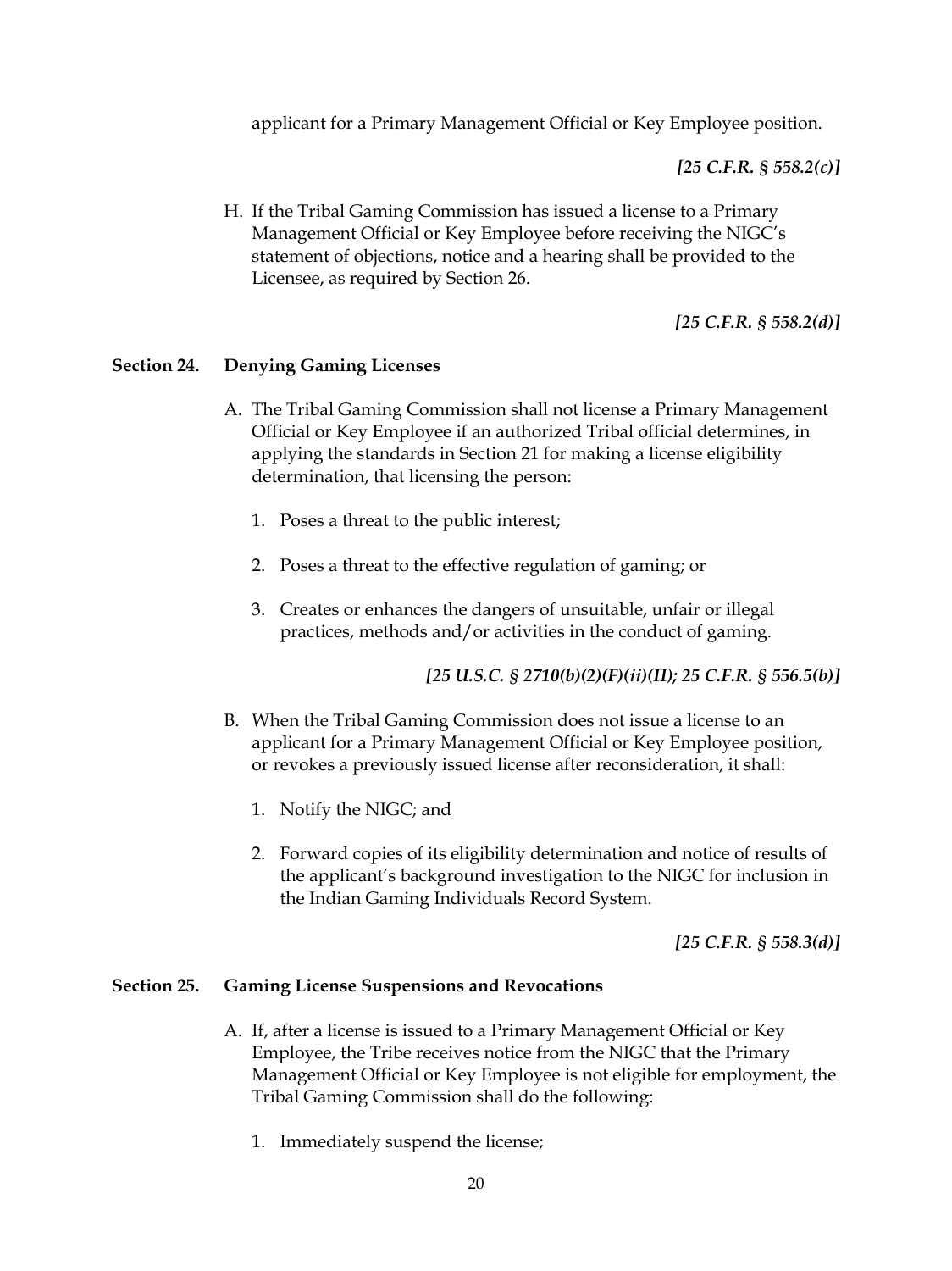- 2. Provide the Licensee with written notice of the suspension and proposed revocation; and
- 3. Provide the Licensee with notice of a time and place for a hearing on the proposed revocation of the license.

*[25 C.F.R. § 558.4(a)-(c)]* 

B. The right to a revocation hearing vests only when a license is granted under an ordinance approved by the NIGC Chair.

*[25 C.F.R. § 558.4(d)]* 

C. Following a revocation hearing, the Tribe shall decide whether to revoke or reinstate the license at issue.

*[25 C.F.R. § 558.4(e)]* 

D. The Tribe shall notify the NIGC of its decision to revoke or reinstate a license within 45 days of receiving notification from the NIGC that a Primary Management Official or Key Employee is not eligible for employment.

*[25 U.S.C. § 2710(b)(2)(F)(ii)(I );25 C.F.R. § 558.4(e)]* 

#### **Section 26. Records Retention**

- A. The Tribal Gaming Commission shall retain, for no less than three years from the date a Primary Management Official or Key Employee is terminated from employment with the Tribe, the following documentation:
	- 1. Applications for licensing;
	- 2. Investigative Reports; and
	- 3. Eligibility Determinations.

*[25 C.F.R. §§ 522.4(b)(5); 558.3(e)]* 

#### **Section 27. Licenses for Vendors**

Vendors of gaming services or supplies, with a value of \$25,000 or more annually, must have a vendor license from the Tribal Gaming Commission in order to transact business with the Tribal Gaming Operation. Contracts for professional legal and accounting services are excluded from this Section.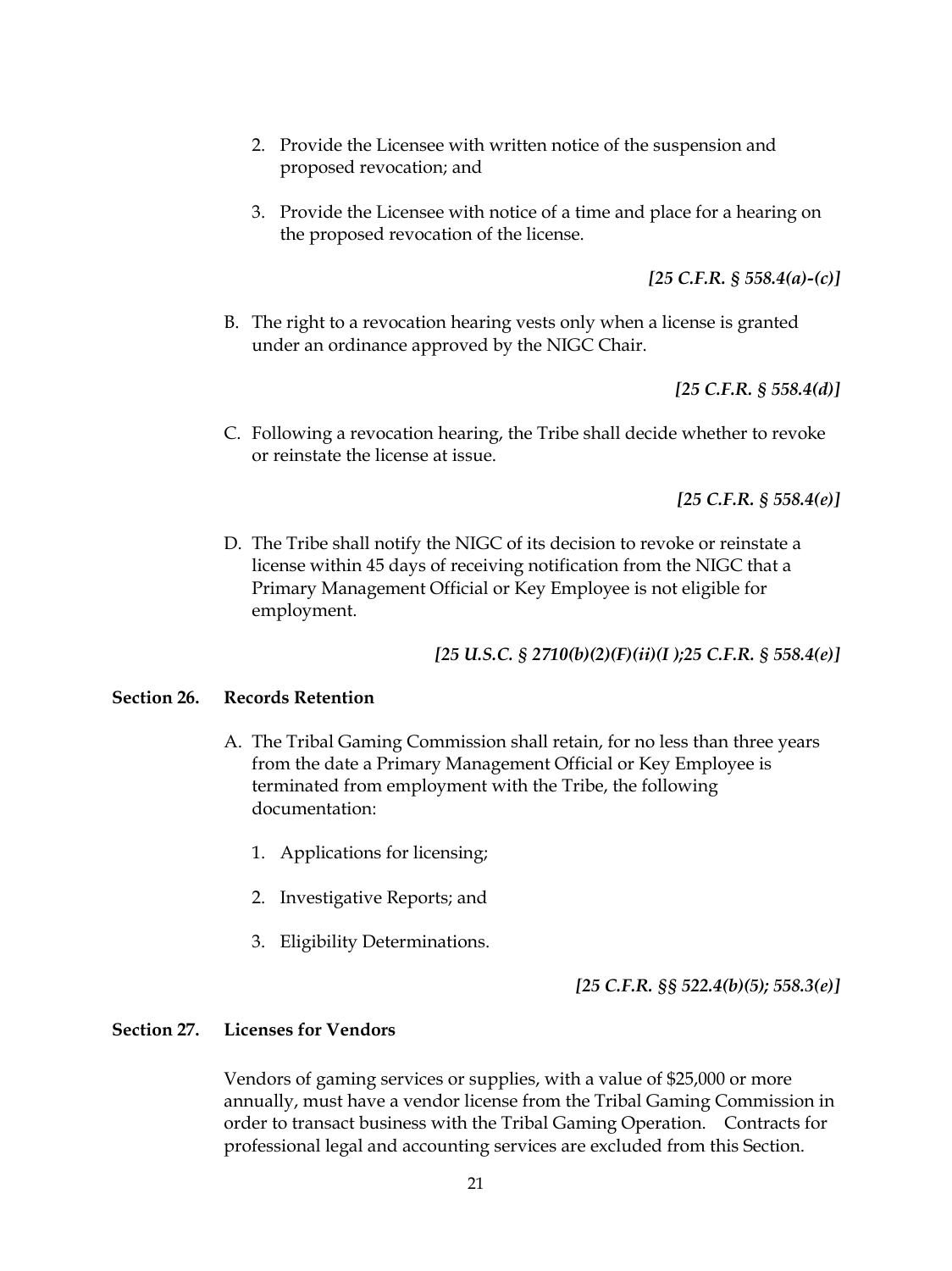### **Section 28. Submission of a Vendor License Application**

In order to obtain a gaming vendor license, the business must complete a vendor application and submit to background checks of itself and its principals. Principals of a business include those officers, directors, managers, owners, partners, and non-institutional stockholders that either own 10% or more of the business' stock or are the 10 largest stockholders, as well as the on-site supervisors or managers designated in an agreement with the Tribe, if applicable.

## **Section 29. Contents of the Vendor License Application**

- A. Applications for gaming vendor licenses must include the following:
	- 1. Name of business, business address, business telephone number(s), federal tax identification number (or social security number, if a sole proprietorship), main office address (if different from business address), any other names used by the applicant in business, and type of service(s) applicant will provide;
	- 2. Whether the applicant is a partnership, corporation, limited liability company, sole proprietorship or other entity;
	- 3. If the applicant is a corporation, the state of incorporation and the qualification to do business in the State of Oklahoma, if the Gaming Operation is in a different state than the state of incorporation.
	- 4. Trade name, other names ever used and names of any wholly owned subsidiaries or other businesses owned by the vendor or its principals;
	- 5. General description of the business and its activities;
	- 6. Whether the applicant will be investing in, or loaning money to, the Gaming Operation, and, if so, how much;
	- 7. A description of any existing and previous business relationships with the gaming industry generally, including ownership interests in those businesses;
	- 8. A list of Indian tribes with which the vendor has an existing or previous business relationship, including ownership, financial or management interests in any non-gaming activity;
	- 9. Names, addresses and telephone numbers of three (3) business references with whom the company has regularly done business for the last five (5) years;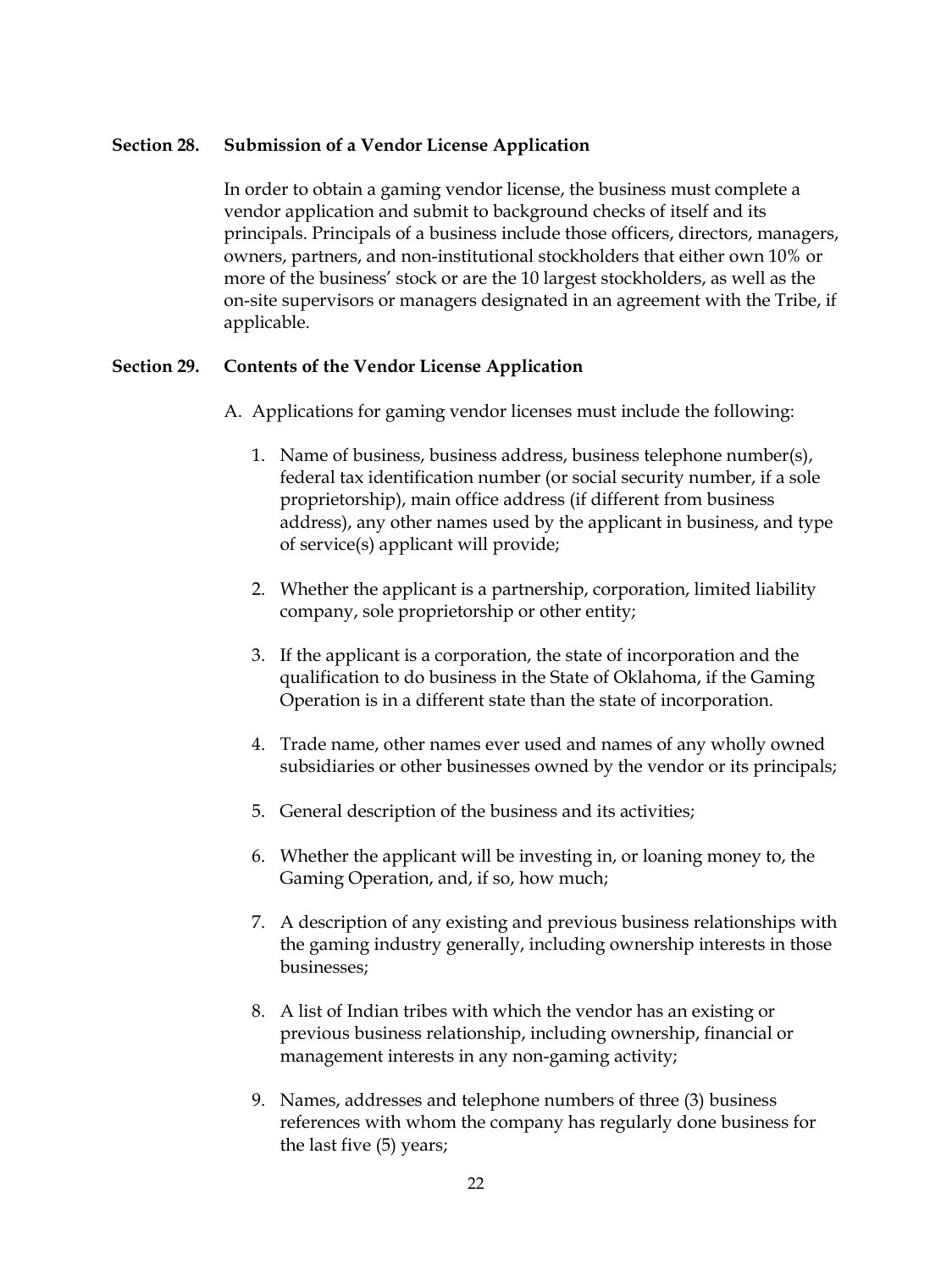- 10. The name and address of any licensing or regulatory agency with which the business has filed an application for a license or permit related to gaming, whether or not such license or permit was granted;
- 11. If the business has ever had a license revoked for any reason, the circumstances involved;
- 12. A list of lawsuits to which the business has been a defendant, including the name and address of the court involved, and the date and disposition, if any;
- 13. A list the business' funding sources and any liabilities of \$50,000 or more;
- 14. A list of the principals of the business, their social security numbers, addresses, telephone numbers, titles, and percentage of ownership in the company; and
- 15. Any further information the Tribe deems relevant.
- B. The following notice shall be placed on the application form for a vendor and its principals:

Inclusion of false or misleading information in the vendor application may be grounds for denial or revocation of the Tribe's vendor license.

C. A vendor may submit to the Tribal Gaming Commission a copy of a recent license application to another jurisdiction if it contains the information listed above. The vendor will be required to submit, in writing, any changes in the information since the other license application was filed, and any information requested by the Tribe not contained in the other application.

# **Section 30. Vendor Background Investigations**

The Tribal Gaming Commission shall employ or otherwise engage an investigator to complete an investigation of a gaming vendor. This investigation shall include, at a minimum, the following steps:

- A. Verification of the vendor's business' incorporation status and qualifications to do business in the state where the Gaming Operation is located;
- B. Obtaining a business credit report, if available, and conducting a Better Business Bureau check on the vendor;